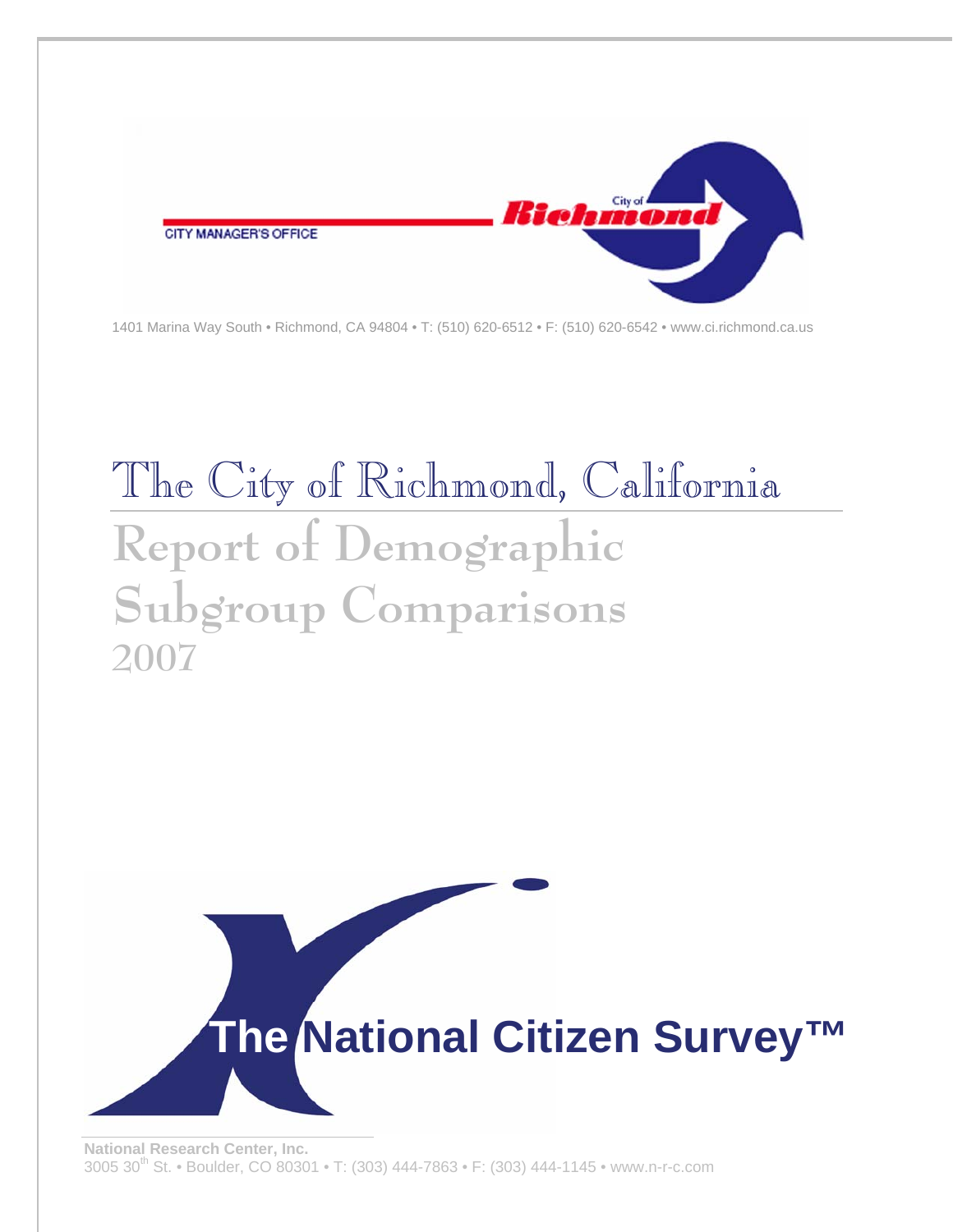# **TABLE OF CONTENTS**

| $\texttt{Sury Background}. \textcolor{black}{\textbf{Surgery}}$ |  |
|-----------------------------------------------------------------|--|
|                                                                 |  |
|                                                                 |  |
|                                                                 |  |
|                                                                 |  |
|                                                                 |  |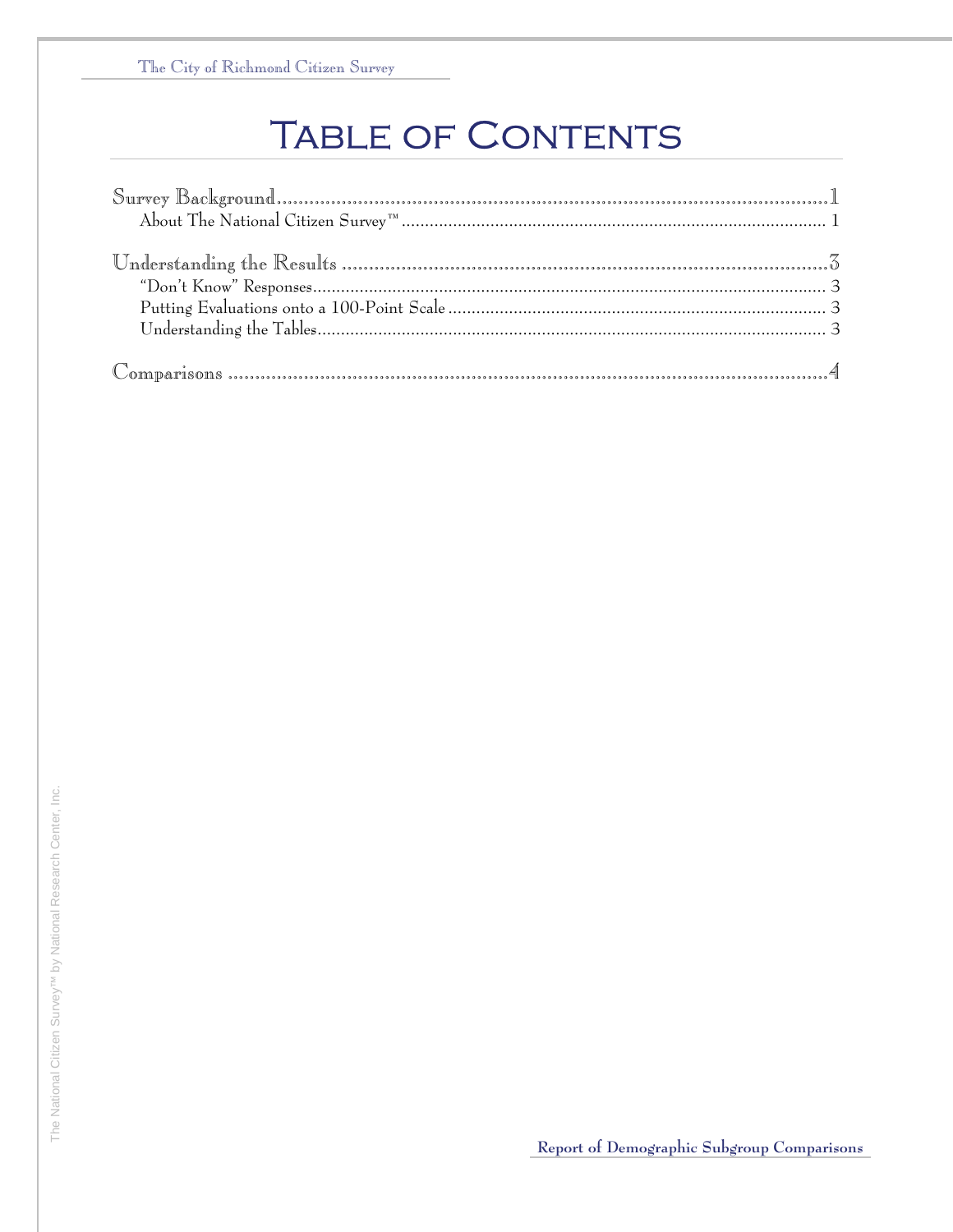# Survey Background

# About The National Citizen Survey™

The National Citizen Survey™ (The NCS™) is a collaborative effort between National Research Center, Inc. (NRC) and the International City/County Management Association (ICMA).

The National Citizen Survey™ was developed to provide local jurisdictions an accurate, affordable and easy way to assess and interpret resident opinion about important community issues. While standardization of question wording and survey methods provide the rigor to assure valid results, each jurisdiction has enough flexibility to construct a customized version of The National Citizen  $S$ urvey<sup>™</sup> that asks residents about key local services and important local issues.

Results offer insight into residents' perspectives about local government performance and as such provide important benchmarks for jurisdictions working on performance measurement. The National Citizen Survey™ is designed to help with budget, land use and strategic planning as well as to communicate with local residents. The National Citizen Survey™ permits questions to test support for local policies and answers to its questions also speak to community trust and involvement in community-building activities as well as to resident demographic characteristics.

The survey and its administration are standardized to assure high quality survey methods and comparable results across The National Citizen Survey™ jurisdictions. Participating households are selected at random and the household member who responds is selected without bias. Multiple mailings give each household more than one chance to participate with self-addressed and postage paid envelopes. Results are statistically weighted to reflect the proper demographic composition of the entire community. The National Citizen Survey™ customized for this jurisdiction was developed in close cooperation with local jurisdiction staff. The City of Richmond staff selected items from a menu of questions about services and community problems; they defined the jurisdiction boundaries we used for sampling; and they provided the appropriate letterhead and signatures for mailings. City of Richmond staff also determined local interest in a variety of addon options for The National Citizen Survey™ Basic Service.

One of the add-on options that Richmond chose was to have crosstabulations of evaluative questions 1-16a by demographic questions 19 (number of years living in Richmond), 28 (ethnicity), 29 (race) and question 30 (age).

The following page contains the frequency of responses for each demographic variable selected for the report.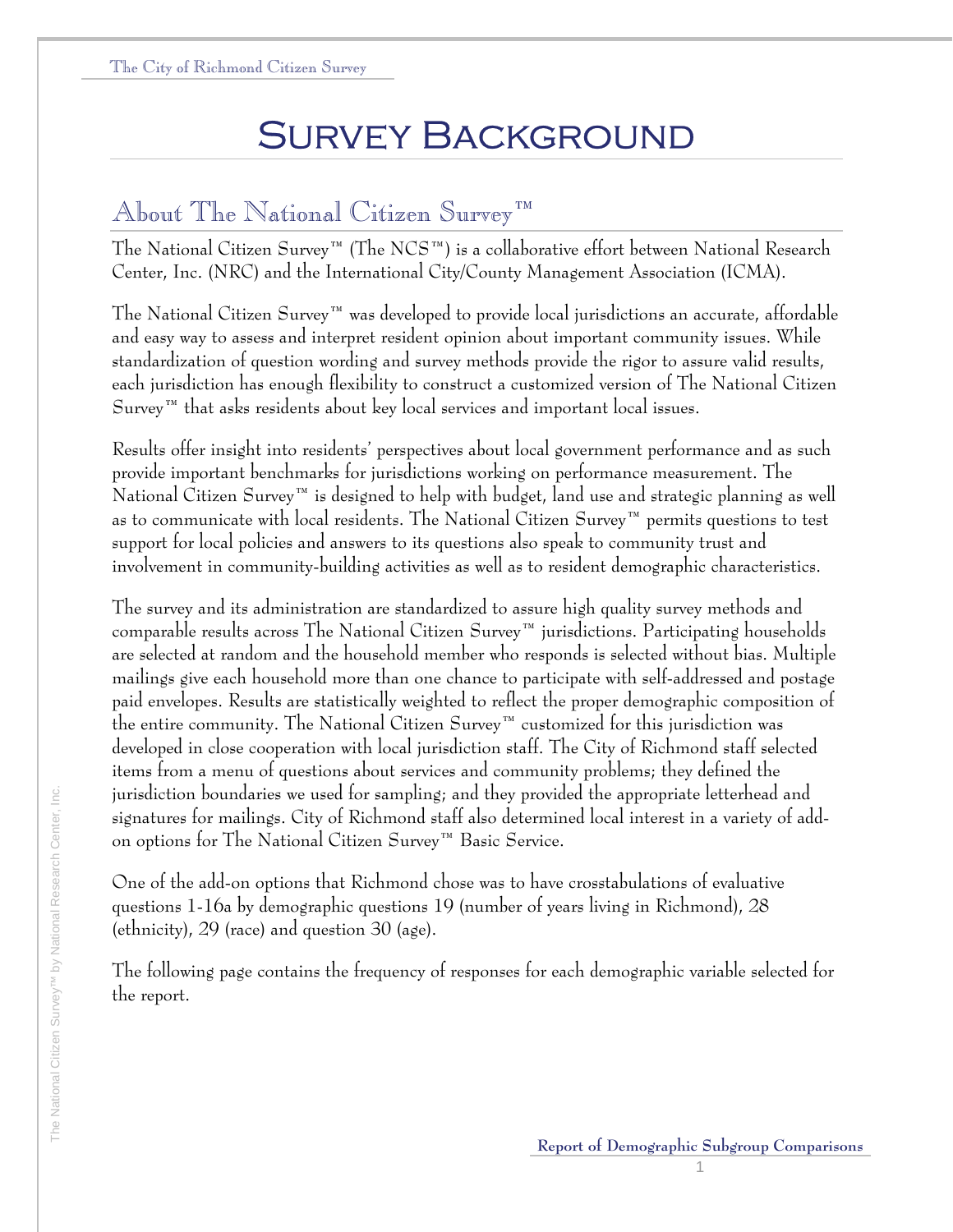#### **Question 19: Length of Residency**

|                    | How many years have you lived in Richmond? |
|--------------------|--------------------------------------------|
| Less than 2 years  | 14%                                        |
| 2 to 5 years       | <b>20%</b>                                 |
| 6 to 10 years      | 16%                                        |
| 11 to 20 years     | 18%                                        |
| More than 20 years | 33%                                        |
| Total              | 100%                                       |

| <b>Question 28: Ethnicity</b>    |           |     |       |
|----------------------------------|-----------|-----|-------|
|                                  | <b>No</b> | Yes | Total |
| Are you Spanish/Hispanic/Latino? | 78%       | 22% | 100%  |

|                                                                           | <b>Question 29: Race</b>      |
|---------------------------------------------------------------------------|-------------------------------|
| What is your race?                                                        | <b>Percent of Respondents</b> |
| American Indian or Alaskan native                                         | $1\%$                         |
| Asian or Pacific Islander                                                 | 15%                           |
| Black, African American                                                   | <b>29%</b>                    |
| White/Caucasian                                                           | 40%                           |
| Other                                                                     | 20%                           |
| Total may exceed 100% as respondents could select more than one category. |                               |

#### **Question 30: Age**

|                   | In which category is your age? |
|-------------------|--------------------------------|
| 18 to 24 years    | 4%                             |
| 25 to 34 years    | 25%                            |
| 35 to 44 years    | 16%                            |
| 45 to 54 years    | 25%                            |
| 55 to 64 years    | 16%                            |
| 65 to 74 years    | 8%                             |
| 75 years or older | 5%                             |
| Total             | 100%                           |

The National Citizen Survey™ by National Research Center, Inc.

The National Citizen Survey<sup>TM</sup> by National Research Center, Inc.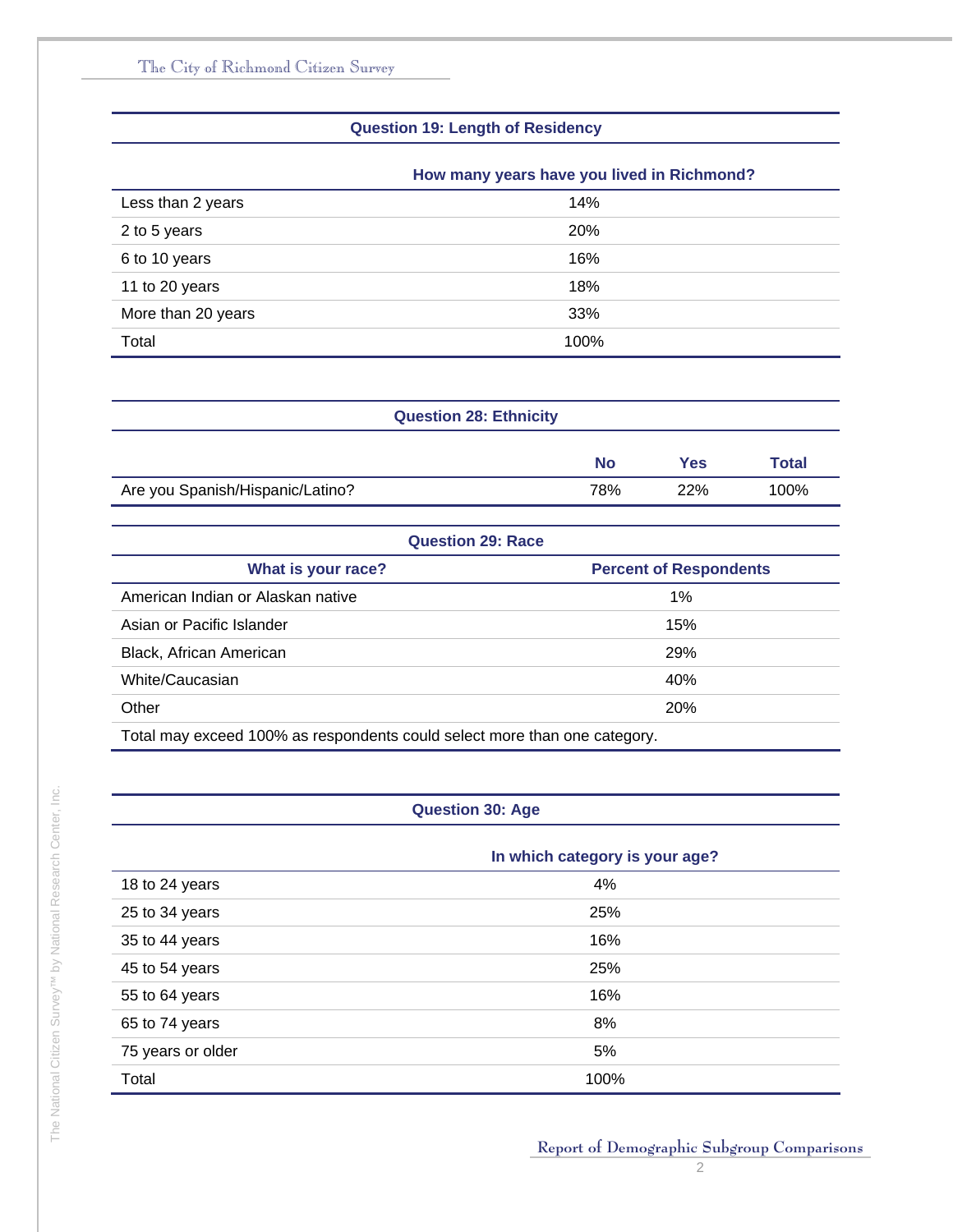# Understanding the Results

### "Don't Know" Responses

On many of the questions in the survey respondents may answer "don't know." The proportion of respondents giving this reply is shown in the full set of responses included in Appendix A of the Report of Results. However, these responses have been removed from the analyses presented in this report. In other words, the tables display the responses from respondents who had an opinion about a specific item.

# Putting Evaluations onto a 100-Point Scale

Although responses to many of the evaluative questions were made on a 4 point scale with 1 representing the best rating and 4 the worst, many of the results in this summary are reported on a common scale where 0 is the worst possible rating and 100 is the best possible rating. If everyone reported "excellent," then the result would be 100 on the 100-point scale. Likewise, if all respondents gave a "poor" rating, the result would be 0 on the 100-point scale. If the average rating for quality of life was "good," then the result would be 67 on a 100-point scale; "fair" would be 33 on the 100-point scale.

### Understanding the Tables

In this report, comparisons between demographic subgroups are shown. For most of the questions, we have shown only one number for each question. Usually this number is the rating on a 100-point scale. Sometimes this scale was not appropriate to use. In these cases we have summarized responses to show only the proportion of respondents giving a certain answer; for example, the percent of respondents who reported a crime, or the percent of respondents who felt the rate of growth was "about right." For a few questions, we have shown the full set of responses: these include the policy questions and the question about respondents' perceptions about the economy.

Anova and chi square tests of significance were applied to these comparisons of survey questions by demographic subgroups. A "p-value" of 0.05 or less indicates that there is less than a 5% probability that differences observed between subgroups are due to chance; or in other words, a greater than 95% probability that the differences observed are "real." Where differences were statistically significant, they are marked in gray.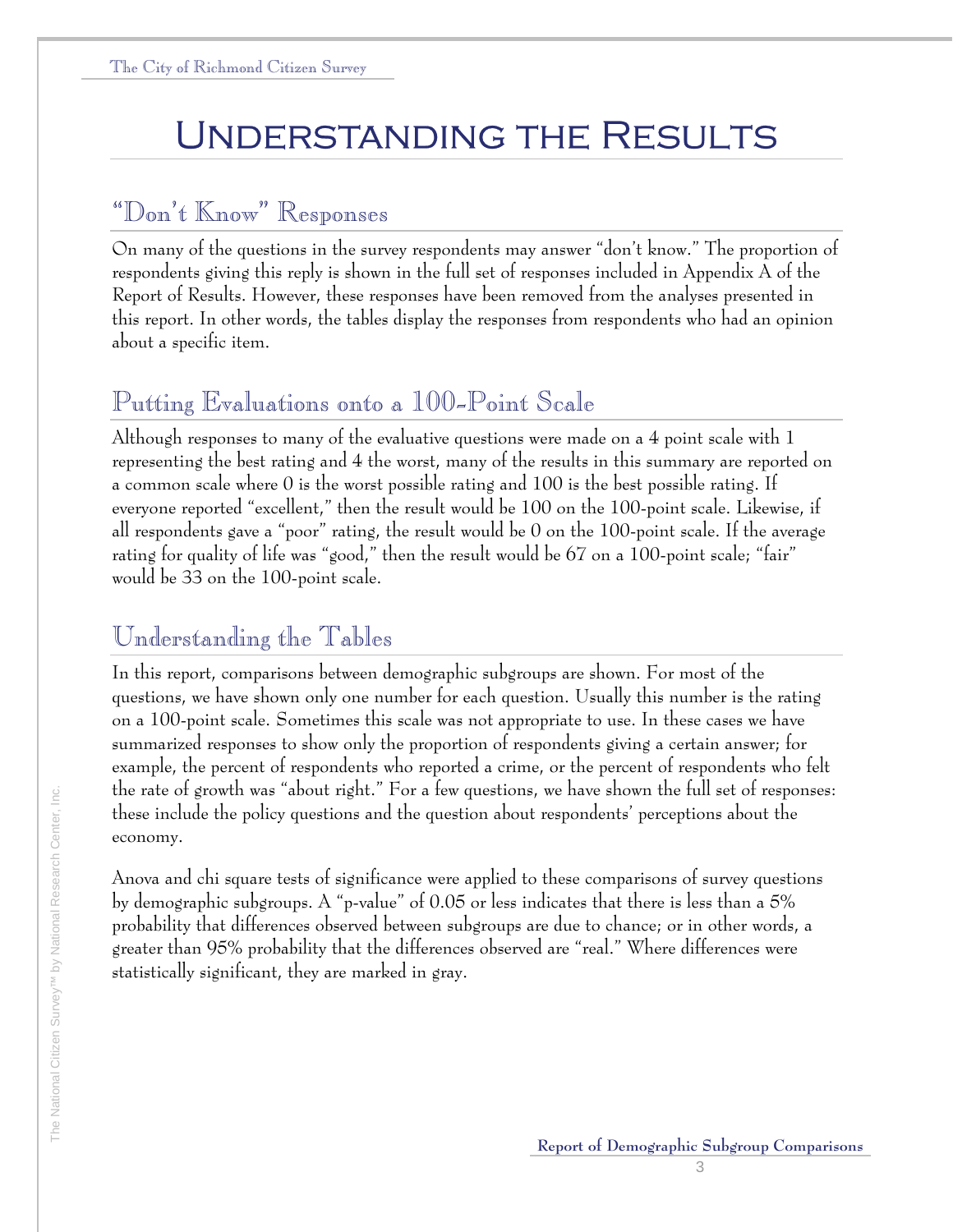# **COMPARISONS**

|                                                                 |                                                |                   |                                |                                  |                                           |           | <b>Quality of Life Ratings</b>      |              |               |                                |                        |                      |                               |                             |                             |                            |  |  |
|-----------------------------------------------------------------|------------------------------------------------|-------------------|--------------------------------|----------------------------------|-------------------------------------------|-----------|-------------------------------------|--------------|---------------|--------------------------------|------------------------|----------------------|-------------------------------|-----------------------------|-----------------------------|----------------------------|--|--|
|                                                                 |                                                |                   | <b>Richmond?</b>               | How many years have you lived in |                                           |           | Are you<br>Spanish/Hispanic/Latino? |              | Race          | In which category is your age? |                        |                      |                               |                             |                             |                            |  |  |
|                                                                 | <b>Less</b><br>than<br>$\overline{2}$<br>years | $2$ to 5<br>years | 6 <sub>to</sub><br>10<br>years | 11 to<br>20<br>years             | <b>More</b><br>than<br>20<br><b>vears</b> | <b>No</b> | <b>Yes</b>                          | <b>White</b> | Non-<br>white | <b>18 to</b><br>24<br>years    | $25$ to<br>34<br>years | 35 to<br>44<br>years | $45$ to<br>54<br><b>vears</b> | 55 to<br>64<br><b>vears</b> | <b>65 to</b><br>74<br>years | 75<br>vears<br>or<br>older |  |  |
| How do you rate<br>Richmond as a<br>place to live?              | 30                                             | 29                | 28                             | 30                               | 32                                        | 31        | 27                                  | 31           | 29            | 22                             | 30                     | 24                   | 29                            | 34                          | 38                          | 44                         |  |  |
| How do you rate<br>your neighborhood<br>as a place to live?     | 52                                             | 52                | 48                             | 48                               | 44                                        | 49        | 46                                  | 56           | 44            | 42                             | 46                     | 46                   | 52                            | 48                          | 49                          | 50                         |  |  |
| How do you rate<br>Richmond as a<br>place to raise<br>children? | 18                                             | 11                | 13                             | 15                               | 17                                        | 15        | 13                                  | 12           | 17            | 5                              | 12                     | 10                   | 16                            | 17                          | 25                          | 21                         |  |  |
| How do you rate<br>Richmond as a<br>place to work?              | 29                                             | 27                | 29                             | 37                               | 30                                        | 30        | 32                                  | 31           | 30            | 23                             | 32                     | 22                   | 32                            | 28                          | 39                          | 36                         |  |  |
| How do you rate<br>Richmond as a<br>place to retire?            | 16                                             | 16                | 18                             | 24                               | 21                                        | 19        | 22                                  | 21           | 19            | 10                             | 17                     | 10                   | 19                            | 25                          | 29                          | 40                         |  |  |
| How do you rate the<br>overall quality of life<br>in Richmond?  | 30                                             | 26                | 26                             | 31                               | 25                                        | 28        | 23                                  | 29           | 27            | 22                             | 27                     | 22                   | 26                            | 31                          | 29                          | 40                         |  |  |
| Average rating on a 100-point scale (100=Excellent, 0=Poor)     |                                                |                   |                                |                                  |                                           |           |                                     |              |               |                                |                        |                      |                               |                             |                             |                            |  |  |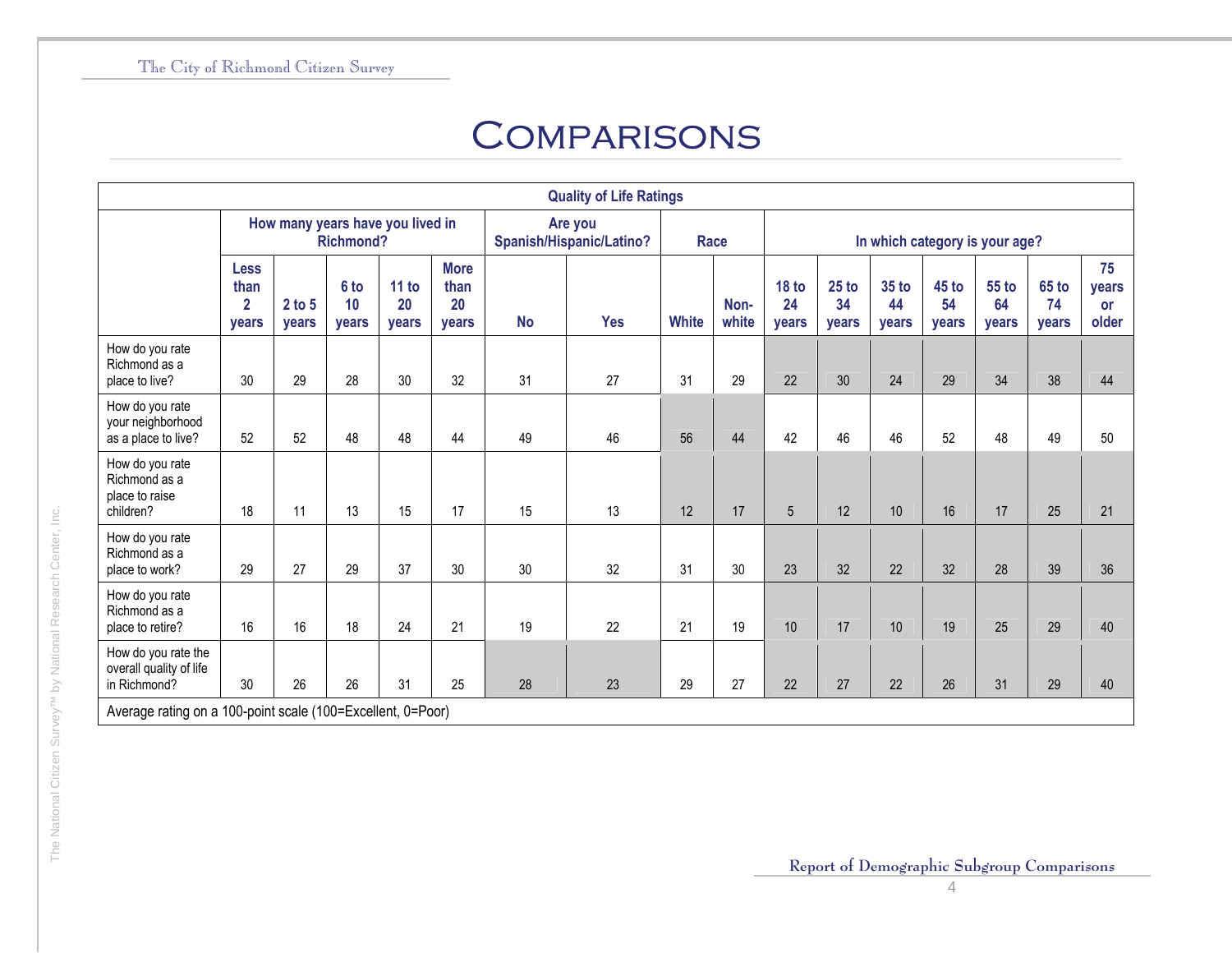**Comparisons** 

The National Citizen Survey™ by National Research Center, Inc.

The National Citizen Survey<sup>TM</sup> by National Research Center, Inc.

|                                                                                                   |                                                       |                                  |                     |                      |                                    |           | <b>Characteristics of the Community</b> |              |               |                                 |                        |                      |                                |                      |                             |                                   |
|---------------------------------------------------------------------------------------------------|-------------------------------------------------------|----------------------------------|---------------------|----------------------|------------------------------------|-----------|-----------------------------------------|--------------|---------------|---------------------------------|------------------------|----------------------|--------------------------------|----------------------|-----------------------------|-----------------------------------|
|                                                                                                   |                                                       | How many years have you lived in | <b>Richmond?</b>    |                      |                                    |           | Are you<br>Spanish/Hispanic/Latino?     |              | <b>Race</b>   |                                 |                        |                      | In which category is your age? |                      |                             |                                   |
| Please rate each of the<br>following characteristics as<br>they relate to Richmond as a<br>whole: | <b>Less</b><br>than<br>$\overline{2}$<br><b>vears</b> | $2$ to $5$<br>vears              | 6 to<br>10<br>years | 11 to<br>20<br>years | <b>More</b><br>than<br>20<br>years | <b>No</b> | <b>Yes</b>                              | <b>White</b> | Non-<br>white | 18 <sub>to</sub><br>24<br>years | $25$ to<br>34<br>years | 35 to<br>44<br>years | <b>45 to</b><br>54<br>years    | 55 to<br>64<br>years | <b>65 to</b><br>74<br>vears | 75<br>years<br><b>or</b><br>older |
| Sense of community                                                                                | 26                                                    | 21                               | 24                  | 30                   | 26                                 | 25        | 30                                      | 24           | 26            | 11                              | 26                     | 24                   | 27                             | 26                   | 26                          | 38                                |
| Openness and acceptance                                                                           | 42                                                    | 36                               | 41                  | 47                   | 39                                 | 42        | 36                                      | 47           | 38            | 37                              | 41                     | 41                   | 42                             | 41                   | 39                          | 47                                |
| Overall appearance of<br>Richmond                                                                 | 17                                                    | 17                               | 15                  | 18                   | 20                                 | 17        | 22                                      | 16           | 19            | $\mathbf{0}$                    | 18                     | 14                   | 18                             | 20                   | 22                          | 28                                |
| Opportunities to attend cultural<br>activities                                                    | 31                                                    | 32                               | 24                  | 32                   | 28                                 | 28        | 36                                      | 30           | 28            | 12                              | 34                     | 27                   | 34                             | 25                   | 27                          | 26                                |
| Shopping opportunities                                                                            | 32                                                    | 28                               | 23                  | 33                   | 25                                 | 25        | 37                                      | 23           | 30            | 11                              | 33                     | 20                   | 30                             | 28                   | 29                          | 32                                |
| Air quality                                                                                       | 35                                                    | 26                               | 25                  | 33                   | 24                                 | 27        | 32                                      | 29           | 26            | 33                              | 28                     | 25                   | 30                             | 26                   | 25                          | 34                                |
| Recreational opportunities                                                                        | 32                                                    | 22                               | 30                  | 32                   | 22                                 | 27        | 26                                      | 30           | 26            | 8                               | 29                     | 28                   | 28                             | 22                   | 28                          | 32                                |
| Job opportunities                                                                                 | 30                                                    | 22                               | 13                  | 22                   | 18                                 | 18        | 27                                      | 20           | 20            | 16                              | 23                     | 15                   | 20                             | 22                   | 19                          | 17                                |
| Access to affordable quality<br>housing                                                           | 36                                                    | 29                               | 27                  | 30                   | 23                                 | 27        | 33                                      | 31           | 27            | 15                              | 32                     | 25                   | 30                             | 26                   | 23                          | 34                                |
| Access to affordable quality<br>child care                                                        | 40                                                    | 32                               | 32                  | 33                   | 23                                 | 27        | 37                                      | 23           | 32            | 33                              | 36                     | 22                   | 34                             | 21                   | 21                          | 30                                |
| Access to affordable quality<br>health care                                                       | 34                                                    | 36                               | 33                  | 32                   | 28                                 | 31        | 34                                      | 35           | 31            | 24                              | 36                     | 26                   | 32                             | 32                   | 33                          | 42                                |
| Access to affordable quality<br>food                                                              | 44                                                    | 42                               | 35                  | 39                   | 35                                 | 37        | 44                                      | 37           | 39            | 28                              | 45                     | 31                   | 37                             | 37                   | 38                          | 47                                |
| Ease of car travel in Richmond                                                                    | 48                                                    | 48                               | 45                  | 44                   | 40                                 | 44        | 46                                      | 46           | 44            | 35                              | 47                     | 44                   | 45                             | 44                   | 39                          | 41                                |
| Ease of bus travel in Richmond                                                                    | 44                                                    | 43                               | 38                  | 46                   | 44                                 | 43        | 48                                      | 40           | 46            | 25                              | 46                     | 39                   | 45                             | 45                   | 42                          | 50                                |
| Ease of rail/subway travel in<br>Richmond                                                         | 45                                                    | 50                               | 53                  | 46                   | 46                                 | 47        | 52                                      | 49           | 48            | 21                              | 52                     | 53                   | 46                             | 47                   | 46                          | 41                                |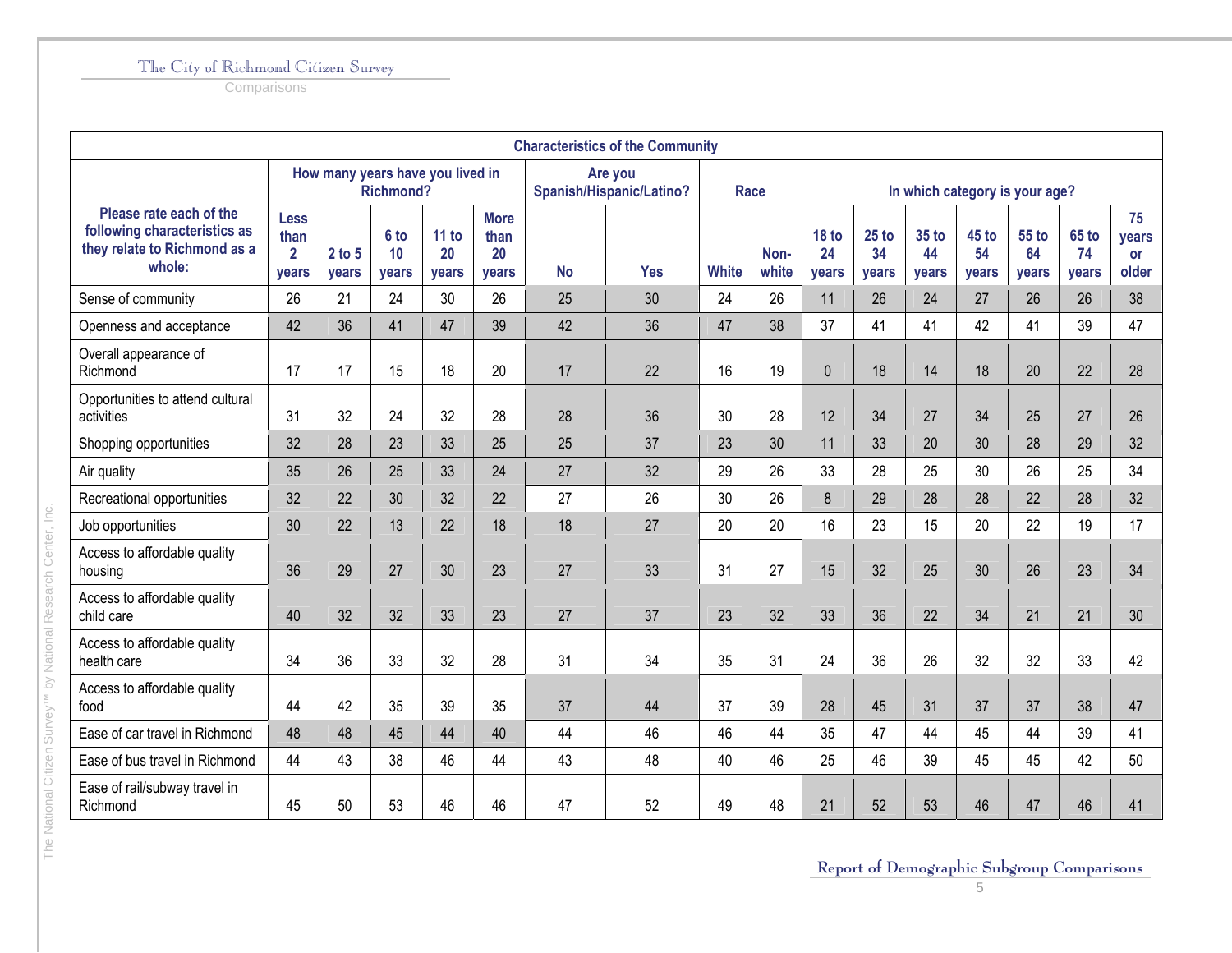|                                                                                                   |                                                       |                   |                     |                                  |                                           |                                     | <b>Characteristics of the Community</b> |              |               |                                 |                                 |                                 |                                 |                      |                        |                                   |  |  |
|---------------------------------------------------------------------------------------------------|-------------------------------------------------------|-------------------|---------------------|----------------------------------|-------------------------------------------|-------------------------------------|-----------------------------------------|--------------|---------------|---------------------------------|---------------------------------|---------------------------------|---------------------------------|----------------------|------------------------|-----------------------------------|--|--|
|                                                                                                   |                                                       |                   | <b>Richmond?</b>    | How many years have you lived in |                                           | Are you<br>Spanish/Hispanic/Latino? |                                         |              | Race          |                                 | In which category is your age?  |                                 |                                 |                      |                        |                                   |  |  |
| Please rate each of the<br>following characteristics as<br>they relate to Richmond as a<br>whole: | <b>Less</b><br>than<br>$\overline{2}$<br><b>vears</b> | $2$ to 5<br>years | 6 to<br>10<br>years | 11 to<br>20<br>years             | <b>More</b><br>than<br>20<br><b>vears</b> | <b>No</b>                           | <b>Yes</b>                              | <b>White</b> | Non-<br>white | 18 <sub>to</sub><br>24<br>years | 25 <sub>to</sub><br>34<br>years | 35 <sub>to</sub><br>44<br>years | 45 <sub>to</sub><br>54<br>years | 55 to<br>64<br>years | $65$ to<br>74<br>years | 75<br>years<br><b>or</b><br>older |  |  |
| Ease of bicycle travel in<br>Richmond                                                             | 27                                                    | 33                | 35                  | 40                               | 34                                        | 34                                  | 37                                      | 34           | 34            | 0                               | 38                              | 31                              | 35                              | 36                   | 33                     | 35                                |  |  |
| Ease of walking in Richmond                                                                       | 21                                                    | 26                | 18                  | 35                               | 25                                        | 26                                  | 24                                      | 27           | 25            | 8                               | 26                              | 20                              | 27                              | 29                   | 25                     | 36                                |  |  |
| <b>Educational opportunities</b>                                                                  | 23                                                    | 22                | 18                  | 27                               | 23                                        | 22                                  | 25                                      | 20           | 25            | $\Omega$                        | 24                              | 15                              | 25                              | 27                   | 24                     | 28                                |  |  |
| Overall image/reputation of<br>Richmond                                                           | 8                                                     | 8                 | 8                   | 8                                | 8                                         | 8                                   | 7                                       | 6            | 9             | $\mathbf 0$                     | $6\phantom{1}$                  | 5                               | 10                              | 8                    | 12                     | 10                                |  |  |
| Overall quality of new<br>development in Richmond                                                 | 43                                                    | 32                | 28                  | 32                               | 30                                        | 33                                  | 29                                      | 38           | 30            | 24                              | 35                              | 24                              | 34                              | 32                   | 33                     | 46                                |  |  |
| Average rating on a 100-point scale (100=Excellent, 0=Poor)                                       |                                                       |                   |                     |                                  |                                           |                                     |                                         |              |               |                                 |                                 |                                 |                                 |                      |                        |                                   |  |  |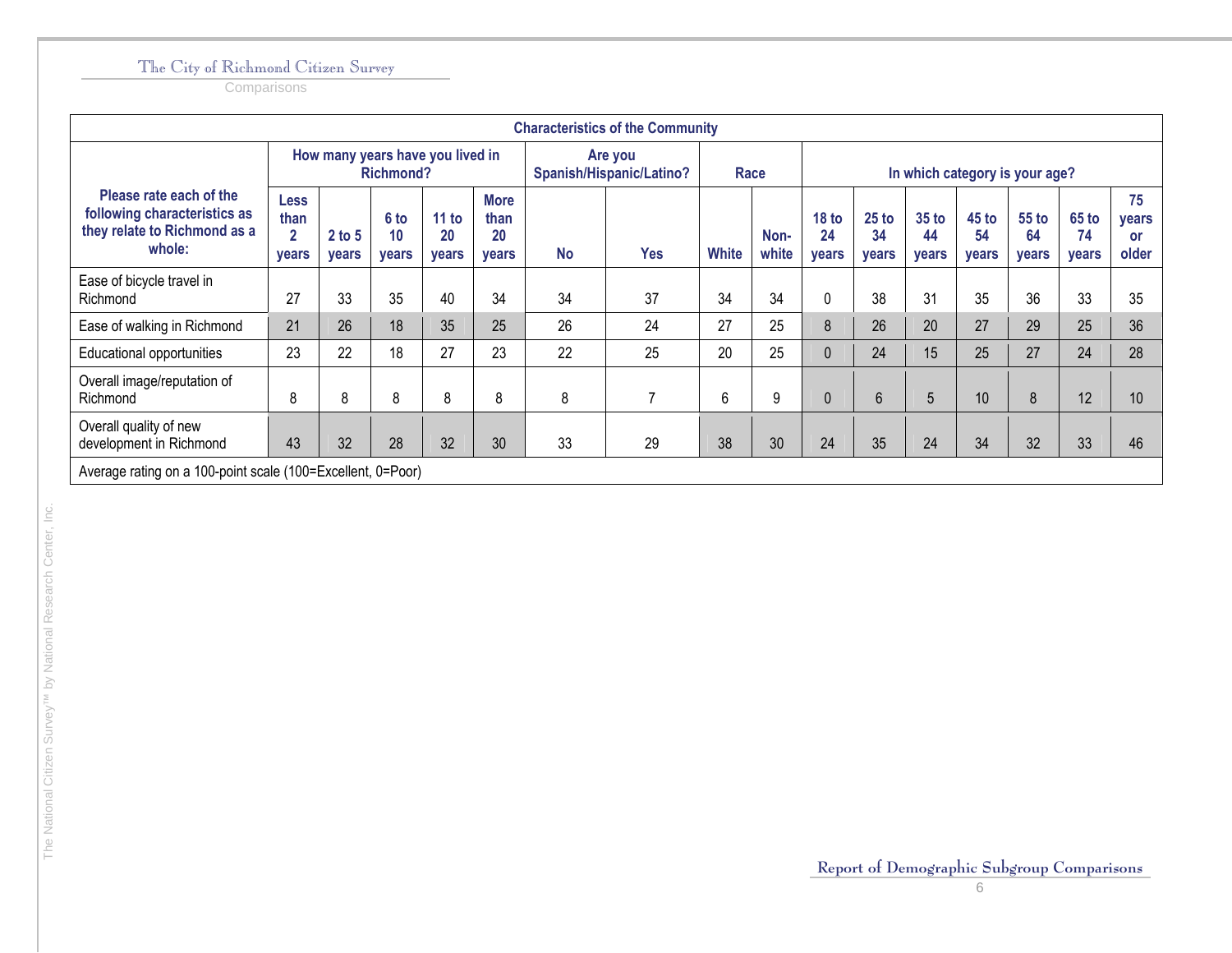**Comparisons** 

|                                                                             |                                   |                          |                            |                                  |                                           |                                     | <b>Ratings of Growth</b>       |              |               |                                 |                               |                             |                             |                               |                             |                                   |
|-----------------------------------------------------------------------------|-----------------------------------|--------------------------|----------------------------|----------------------------------|-------------------------------------------|-------------------------------------|--------------------------------|--------------|---------------|---------------------------------|-------------------------------|-----------------------------|-----------------------------|-------------------------------|-----------------------------|-----------------------------------|
| Please rate the<br>speed of growth in                                       |                                   |                          | Richmond?                  | How many years have you lived in |                                           | Are you<br>Spanish/Hispanic/Latino? | In which category is your age? |              |               |                                 |                               |                             |                             |                               |                             |                                   |
| the following<br>categories in<br><b>Richmond over the</b><br>past 2 years: | Less<br>than<br>2<br><b>vears</b> | $2$ to 5<br><b>vears</b> | 6 to<br>10<br><b>vears</b> | 11 to<br>20<br><b>vears</b>      | <b>More</b><br>than<br>20<br><b>vears</b> | <b>No</b>                           | <b>Yes</b>                     | <b>White</b> | Non-<br>white | 18 <sub>to</sub><br>24<br>vears | $25$ to<br>34<br><b>vears</b> | 35 to<br>44<br><b>vears</b> | 45 to<br>54<br><b>vears</b> | $55$ to<br>64<br><b>vears</b> | 65 to<br>74<br><b>vears</b> | 75<br>years<br><b>or</b><br>older |
| Population growth                                                           | 48%                               | 58%                      | 34%                        | 48%                              | 24%                                       | 39%                                 | 37%                            | 49%          | 31%           | 39%                             | 50%                           | 36%                         | 36%                         | 27%                           | 41%                         | 36%                               |
| Retail growth<br>(stores, restaurants)<br>etc.)                             | 41%                               | 27%                      | 24%                        | 40%                              | 30%                                       | 28%                                 | 51%                            | 25%          | 33%           | 20%                             | 49%                           | 17%                         | 31%                         | 26%                           | 26%                         | 43%                               |
| Jobs growth                                                                 | 42%                               | 12%                      | 20%                        | 16%                              | 11%                                       | 14%                                 | 27%                            | 14%          | 16%           | 0%                              | 26%                           | 4%                          | 17%                         | 16%                           | 22%                         | 5%                                |
| Proportion of respondents rating as "About right"                           |                                   |                          |                            |                                  |                                           |                                     |                                |              |               |                                 |                               |                             |                             |                               |                             |                                   |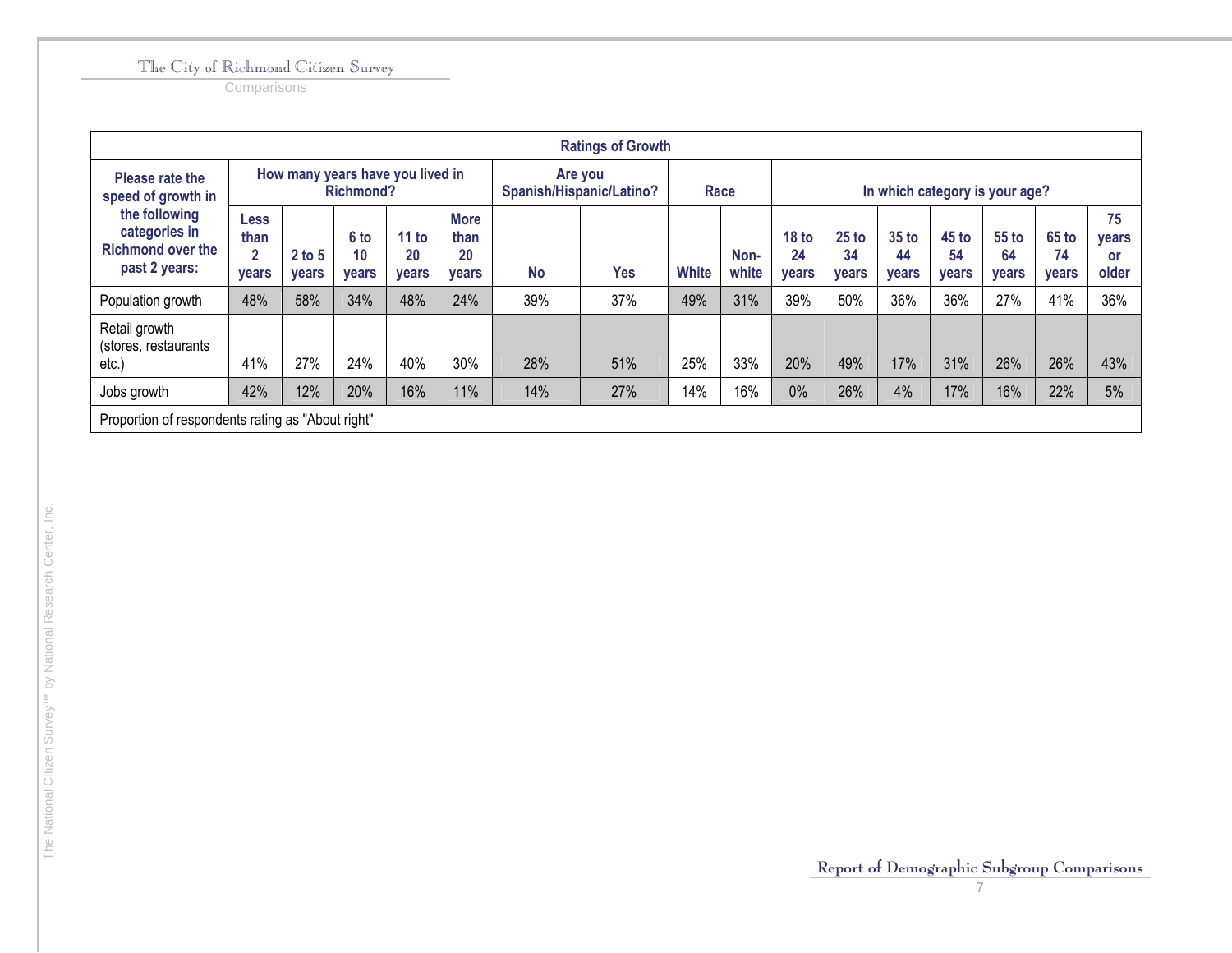**Comparisons** 

|                                                                                                              |                                                |                 |                     |                                  |                                    |           | <b>Ratings of Potential Problems in Richmond</b> |                |                |                                |                        |                      |                      |                      |                      |                                   |  |
|--------------------------------------------------------------------------------------------------------------|------------------------------------------------|-----------------|---------------------|----------------------------------|------------------------------------|-----------|--------------------------------------------------|----------------|----------------|--------------------------------|------------------------|----------------------|----------------------|----------------------|----------------------|-----------------------------------|--|
|                                                                                                              |                                                |                 | <b>Richmond?</b>    | How many years have you lived in |                                    |           | Are you<br>Spanish/Hispanic/Latino?              |                | <b>Race</b>    | In which category is your age? |                        |                      |                      |                      |                      |                                   |  |
| To what degree, if at all,<br>are the following in<br><b>Richmond:</b>                                       | <b>Less</b><br>than<br>$\overline{2}$<br>years | 2 to 5<br>years | 6 to<br>10<br>years | 11 to<br>20<br><b>vears</b>      | <b>More</b><br>than<br>20<br>years | <b>No</b> | <b>Yes</b>                                       | <b>White</b>   | Non-<br>white  | <b>18 to</b><br>24<br>years    | $25$ to<br>34<br>years | 35 to<br>44<br>vears | 45 to<br>54<br>years | 55 to<br>64<br>years | 65 to<br>74<br>years | 75<br>years<br><b>or</b><br>older |  |
| Crime                                                                                                        | 5                                              | $\overline{2}$  | 1                   | $\mathbf{2}$                     | $\overline{\mathbf{4}}$            | 3         | $\overline{2}$                                   | $\overline{2}$ | 3              | $\mathbf 0$                    | $\overline{4}$         | $\mathbf{1}$         | $\overline{4}$       | $\mathbf{1}$         | $6\phantom{a}$       | $\mathbf 1$                       |  |
| <b>Drugs</b>                                                                                                 | 3                                              | $\overline{7}$  | 1                   | $\overline{4}$                   | 5                                  | 5         | $\overline{2}$                                   | 5              | $\overline{4}$ | 9                              | $\overline{7}$         | $\overline{2}$       | 5                    | $\overline{2}$       | 5                    | 0                                 |  |
| Too much growth                                                                                              | 64                                             | 58              | 53                  | 53                               | 38                                 | 52        | 44                                               | 61             | 43             | 66                             | 59                     | 53                   | 48                   | 40                   | 40                   | 38                                |  |
| Lack of growth                                                                                               | 42                                             | 40              | 38                  | 47                               | 49                                 | 45        | 40                                               | 52             | 39             | 52                             | 40                     | 49                   | 48                   | 41                   | 36                   | 52                                |  |
| Graffiti                                                                                                     | 34                                             | 27              | 23                  | 26                               | 23                                 | 28        | 18                                               | 29             | 24             | 33                             | 28                     | 26                   | 23                   | 26                   | 24                   | 26                                |  |
| Noise                                                                                                        | 41                                             | 45              | 28                  | 34                               | 32                                 | 36        | 34                                               | 38             | 33             | 71                             | 37                     | 35                   | 33                   | 29                   | 34                   | 43                                |  |
| Run down buildings, weed<br>lots, or junk vehicles                                                           | 22                                             | 19              | 13                  | 20                               | 21                                 | 19        | 19                                               | 20             | 19             | 10                             | 24                     | 18                   | 20                   | 16                   | 16                   | 23                                |  |
| <b>Taxes</b>                                                                                                 | 39                                             | 43              | 38                  | 41                               | 29                                 | 36        | 40                                               | 46             | 32             | 42                             | 39                     | 41                   | 35                   | 31                   | 39                   | 36                                |  |
| Traffic congestion                                                                                           | 52                                             | 53              | 49                  | 48                               | 40                                 | 47        | 48                                               | 53             | 44             | 59                             | 51                     | 55                   | 45                   | 39                   | 43                   | 39                                |  |
| Unsupervised youth                                                                                           | 17                                             | 17              | 10                  | 10                               | 14                                 | 14        | 11                                               | 16             | 13             | 9                              | 13                     | 11                   | 15                   | 16                   | 9                    | 21                                |  |
| Homelessness                                                                                                 | 34                                             | 30              | 21                  | 23                               | 16                                 | 24        | 20                                               | 28             | 21             | 39                             | 29                     | 24                   | 23                   | 14                   | 19                   | 18                                |  |
| Weeds                                                                                                        | 48                                             | 40              | 30                  | 31                               | 28                                 | 34        | 34                                               | 40             | 30             | 26                             | 37                     | 35                   | 37                   | 27                   | 28                   | 31                                |  |
| Absence of<br>communications from the<br>City of Richmond<br>translated into languages<br>other than English | 71                                             | 56              | 52                  | 52                               | 60                                 | 62        | 44                                               | 73             | 52             | 48                             | 54                     | 59                   | 61                   | 55                   | 63                   | 76                                |  |
| Unwanted local<br>businesses                                                                                 | 75                                             | 72              | 64                  | 58                               | 55                                 | 65        | 56                                               | 69             | 60             | 69                             | 67                     | 62                   | 63                   | 57                   | 58                   | 64                                |  |
| Toxic waste or other<br>environmental hazard(s)                                                              | 45                                             | 23              | 20                  | 21                               | 24                                 | 24        | 28                                               | 24             | 26             | 17                             | 27                     | 25                   | 28                   | 20                   | 23                   | 35                                |  |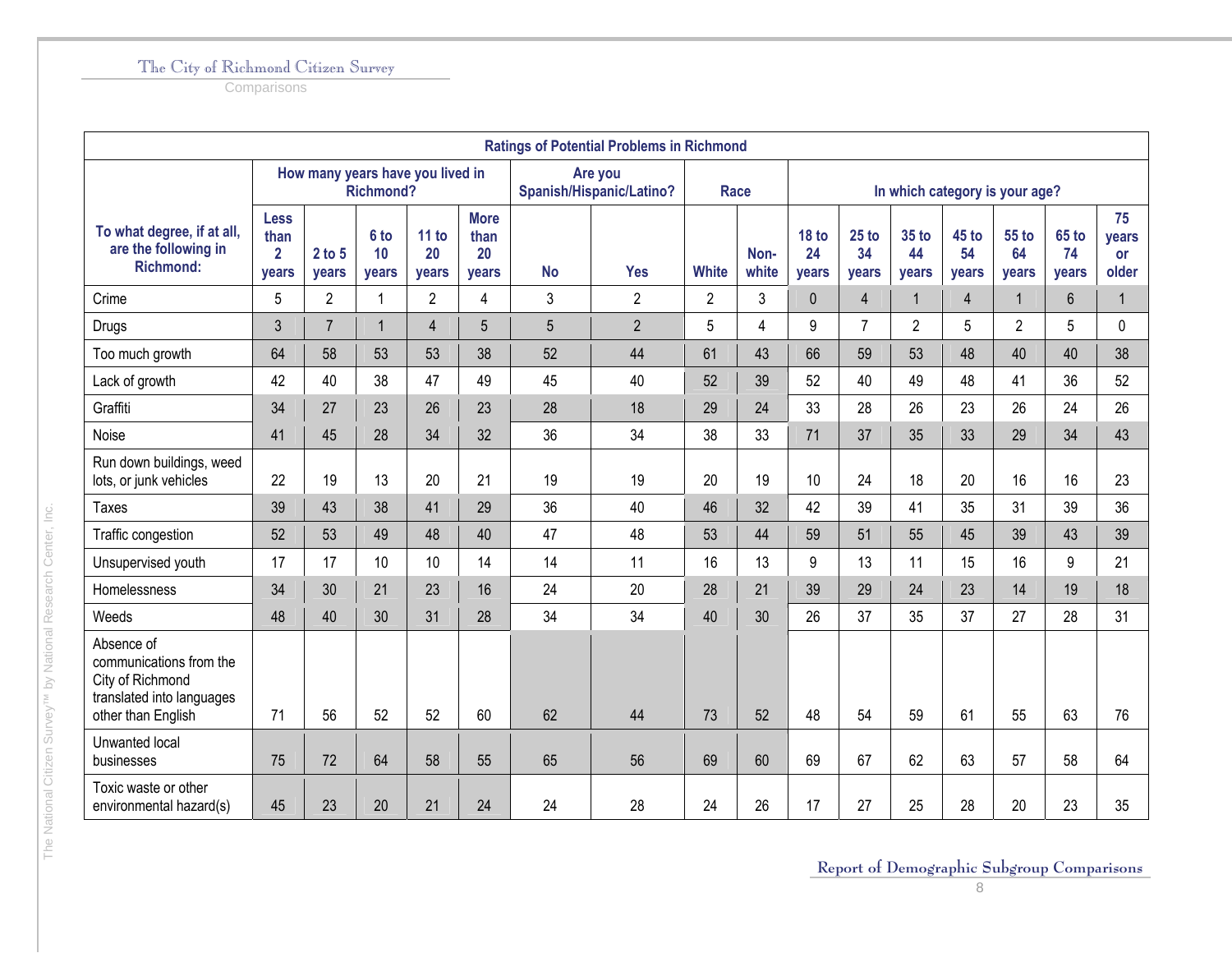|                                                                          | <b>Ratings of Potential Problems in Richmond</b>               |                                  |                            |                      |                                           |           |                                     |              |               |                                        |                                        |                                 |                                 |                      |                             |                                   |  |
|--------------------------------------------------------------------------|----------------------------------------------------------------|----------------------------------|----------------------------|----------------------|-------------------------------------------|-----------|-------------------------------------|--------------|---------------|----------------------------------------|----------------------------------------|---------------------------------|---------------------------------|----------------------|-----------------------------|-----------------------------------|--|
|                                                                          |                                                                | How many years have you lived in | <b>Richmond?</b>           |                      |                                           |           | Are you<br>Spanish/Hispanic/Latino? |              | Race          | In which category is your age?         |                                        |                                 |                                 |                      |                             |                                   |  |
| To what degree, if at all,<br>are the following in<br><b>Richmond:</b>   | <b>Less</b><br>than<br>$\overline{\mathbf{2}}$<br><b>vears</b> | $2$ to 5<br><b>vears</b>         | 6 to<br>10<br><b>vears</b> | 11 to<br>20<br>years | <b>More</b><br>than<br>20<br><b>vears</b> | <b>No</b> | <b>Yes</b>                          | <b>White</b> | Non-<br>white | 18 <sub>to</sub><br>24<br><b>vears</b> | 25 <sub>to</sub><br>34<br><b>vears</b> | 35 <sub>to</sub><br>44<br>years | 45 <sub>to</sub><br>54<br>years | 55 to<br>64<br>vears | 65 to<br>74<br><b>vears</b> | 75<br><b>vears</b><br>or<br>older |  |
| Lack of jobs for residents                                               | 28                                                             | 24                               | 18                         | 22                   | 14                                        | 17        | 28                                  | 22           | 18            | $\Omega$                               | 26                                     | 21                              | 20                              | 14                   | 12                          | 20                                |  |
| Residents" inadequate job<br>skills to obtain local jobs                 | 25                                                             | 18                               | 26                         | 21                   | 16                                        | 20        | 21                                  | 18           | 20            | 4                                      | 29                                     | 17                              | 16                              | 19                   | 16                          | 17                                |  |
| Quality of school facilities                                             | 12                                                             | 19                               | 14                         | 18                   | 17                                        | 15        | 20                                  | 13           | 18            | 12                                     | 14                                     | 11                              | 19                              | 21                   | 15                          | 24                                |  |
| Quality of public school<br>education                                    | 10                                                             | 16                               |                            | 16                   | 13                                        | 13        | 14                                  | 10           | 16            | $\mathbf{0}$                           | 12                                     | $\overline{7}$                  | 16                              | 20                   | 11                          | 22                                |  |
| Average rating on a 100-point scale (100=Not a problem, 0=Major problem) |                                                                |                                  |                            |                      |                                           |           |                                     |              |               |                                        |                                        |                                 |                                 |                      |                             |                                   |  |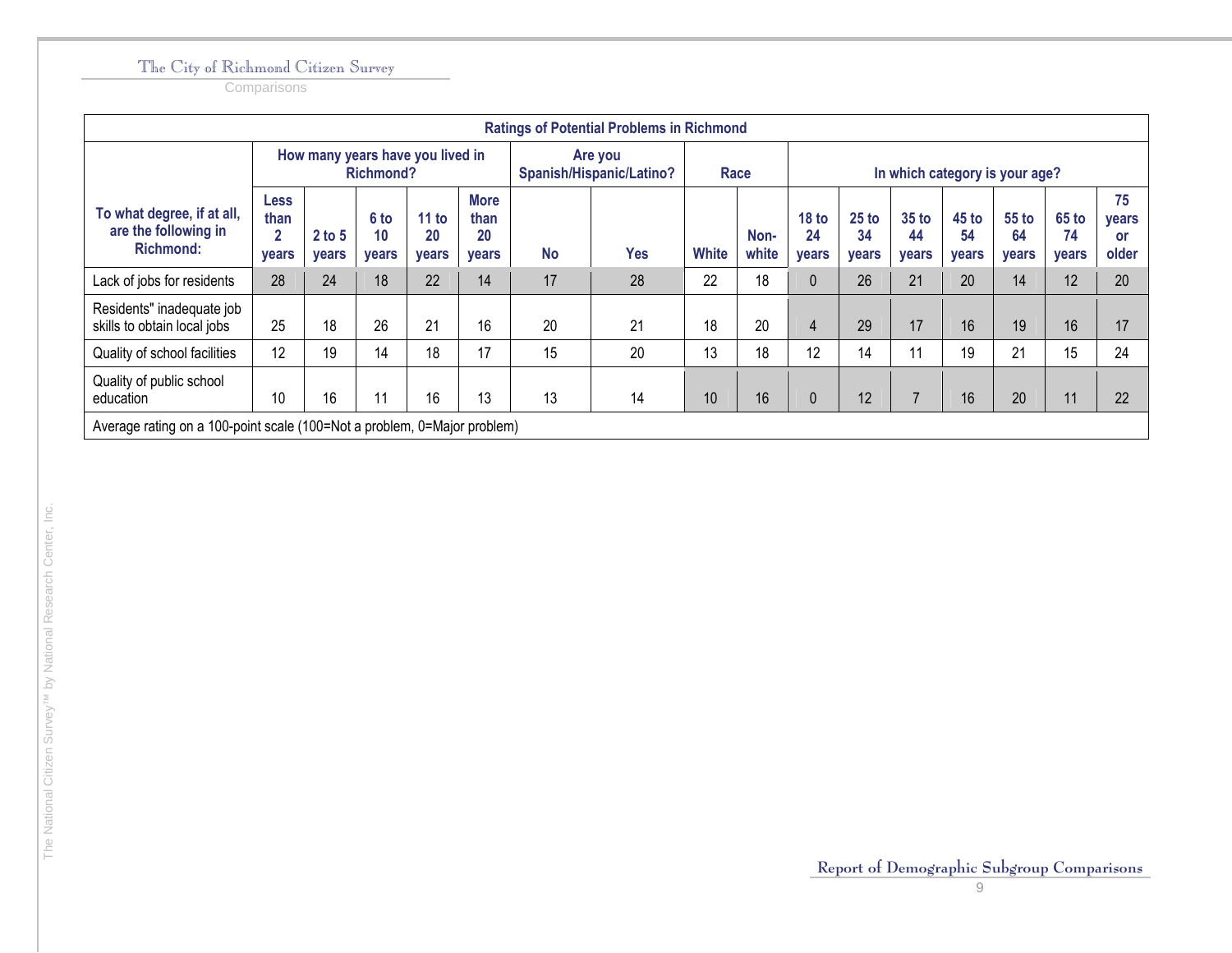|                                                                                |                                                                    |                          |                            |                                  |                                           |           | <b>Ratings of Safety from Various Problems</b> |              |               |                                        |                               |                                        |                                    |                                |                             |                                          |
|--------------------------------------------------------------------------------|--------------------------------------------------------------------|--------------------------|----------------------------|----------------------------------|-------------------------------------------|-----------|------------------------------------------------|--------------|---------------|----------------------------------------|-------------------------------|----------------------------------------|------------------------------------|--------------------------------|-----------------------------|------------------------------------------|
| <b>Please rate how</b>                                                         |                                                                    |                          | <b>Richmond?</b>           | How many years have you lived in |                                           |           | Are you<br>Spanish/Hispanic/Latino?            |              | Race          |                                        |                               |                                        |                                    | In which category is your age? |                             |                                          |
| safe you feel from<br>the following<br>occurring to you in<br><b>Richmond:</b> | <b>Less</b><br>than<br>n<br><b>vears</b>                           | $2$ to 5<br><b>vears</b> | 6 to<br>10<br><b>vears</b> | 11 to<br>20<br><b>vears</b>      | <b>More</b><br>than<br>20<br><b>vears</b> | <b>No</b> | <b>Yes</b>                                     | <b>White</b> | Non-<br>white | 18 <sub>to</sub><br>24<br><b>vears</b> | $25$ to<br>34<br><b>vears</b> | 35 <sub>to</sub><br>44<br><b>vears</b> | <b>45 to</b><br>54<br><b>vears</b> | 55 to<br>64<br><b>vears</b>    | 65 to<br>74<br><b>vears</b> | 75<br><b>vears</b><br><b>or</b><br>older |
| Violent crime                                                                  | 19                                                                 | 30                       | 22                         | 28                               | 22                                        | 25        | 21                                             | 32           | 19            | 30                                     | 23                            | 21                                     | 26                                 | 24                             | 25                          | 25                                       |
| Property crimes                                                                | 22                                                                 | 21                       | 20                         | 23                               | 20                                        | 22        | 20                                             | 24           | 18            | 34                                     | 17                            | 16                                     | 22                                 | 25                             | 27                          | 23                                       |
| Fire                                                                           | 60                                                                 | 59                       | 58                         | 59                               | 52                                        | 55        | 64                                             | 62           | 52            | 59                                     | 59                            | 59                                     | 58                                 | 49                             | 59                          | 51                                       |
|                                                                                | Average rating on a 100-point scale (100=Very safe, 0=Very unsafe) |                          |                            |                                  |                                           |           |                                                |              |               |                                        |                               |                                        |                                    |                                |                             |                                          |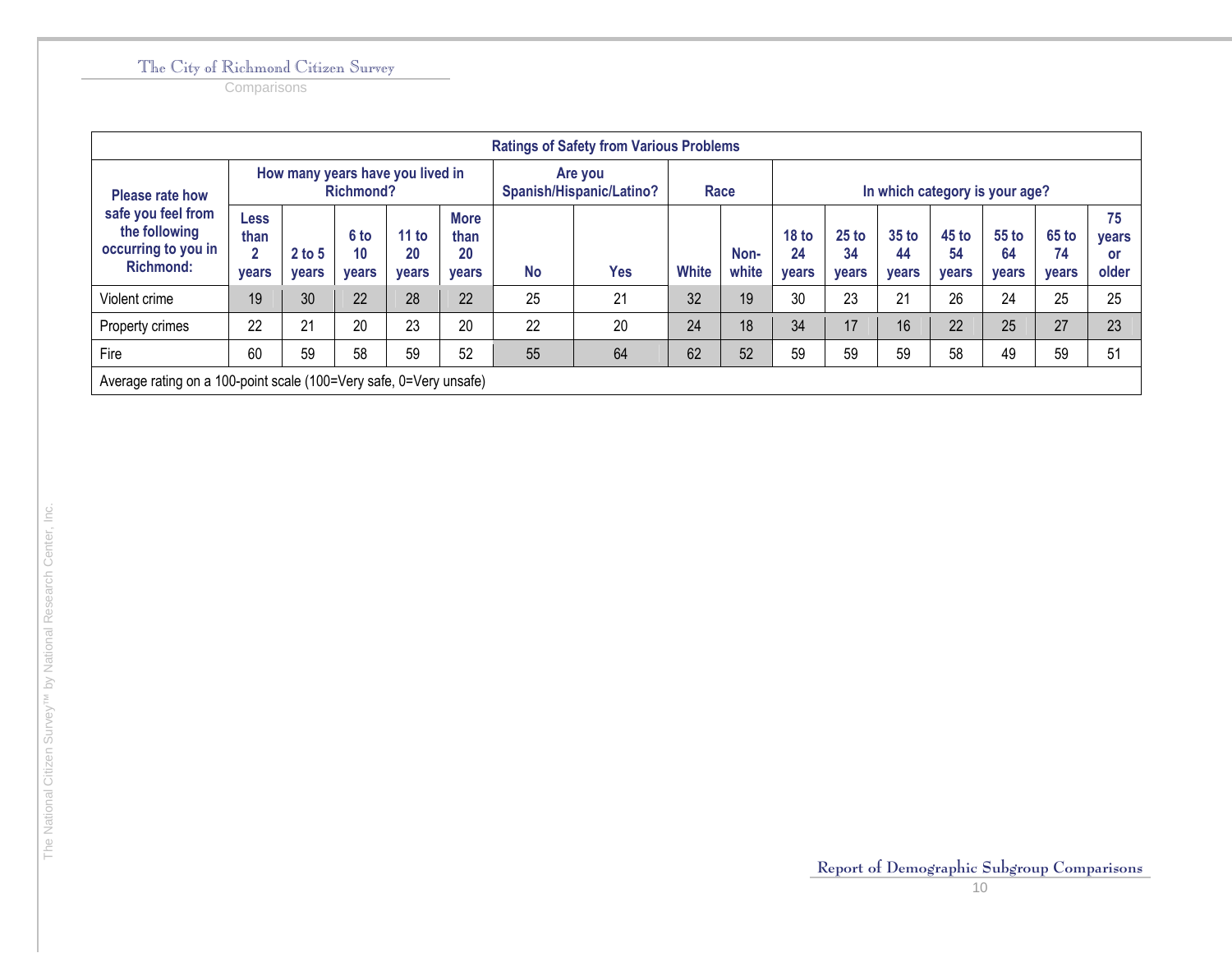**Comparisons** 

|                                                                    |                                                       |                   |                            |                                  |                                    |           | <b>Ratings of Feelings of Safety in Various Areas</b> |                |               |                                 |                               |                      |                                |                      |                             |                                   |
|--------------------------------------------------------------------|-------------------------------------------------------|-------------------|----------------------------|----------------------------------|------------------------------------|-----------|-------------------------------------------------------|----------------|---------------|---------------------------------|-------------------------------|----------------------|--------------------------------|----------------------|-----------------------------|-----------------------------------|
|                                                                    |                                                       |                   | <b>Richmond?</b>           | How many years have you lived in |                                    |           | Are you<br>Spanish/Hispanic/Latino?                   |                | <b>Race</b>   |                                 |                               |                      | In which category is your age? |                      |                             |                                   |
| <b>Please rate how</b><br>safe you feel:                           | <b>Less</b><br>than<br>$\overline{2}$<br><b>vears</b> | $2$ to 5<br>years | 6 to<br>10<br><b>vears</b> | 11 to<br>20<br>years             | <b>More</b><br>than<br>20<br>years | <b>No</b> | <b>Yes</b>                                            | <b>White</b>   | Non-<br>white | 18 <sub>to</sub><br>24<br>years | $25$ to<br>34<br><b>vears</b> | 35 to<br>44<br>years | 45 to<br>54<br>vears           | 55 to<br>64<br>vears | <b>65 to</b><br>74<br>years | 75<br>years<br><b>or</b><br>older |
| In your<br>neighborhood<br>during the day                          | 67                                                    | 68                | 69                         | 71                               | 59                                 | 68        | 57                                                    | 76             | 60            | 75                              | 61                            | 71                   | 68                             | 63                   | 64                          | 65                                |
| In your<br>neighborhood after<br>dark                              | 42                                                    | 46                | 43                         | 40                               | 40                                 | 43        | 38                                                    | 53             | 35            | 48                              | 40                            | 41                   | 44                             | 40                   | 43                          | 45                                |
| In Richmond's<br>downtown area<br>during the day                   | 40                                                    | 40                | 38                         | 38                               | 36                                 | 39        | 37                                                    | 38             | 37            | 48                              | 36                            | 35                   | 40                             | 36                   | 45                          | 45                                |
| In Richmond's<br>downtown area<br>after dark                       | 8                                                     | 9                 | 11                         | 8                                | 13                                 | 10        | 12                                                    | $\overline{7}$ | 11            | 5                               | 8                             | 8                    | 11                             | 9                    | 21                          | 23                                |
| In Richmond's<br>parks during the<br>day                           | 45                                                    | 46                | 45                         | 47                               | 42                                 | 45        | 43                                                    | 48             | 43            | 60                              | 48                            | 44                   | 46                             | 36                   | 39                          | 49                                |
| In Richmond's<br>parks after dark                                  | 8                                                     | 6                 | 14                         | 6                                | 12                                 | 10        | 8                                                     | 8              | 9             | $\mathbf 0$                     | $9\,$                         | $\overline{7}$       | 11                             | 9                    | 16                          | 21                                |
| Average rating on a 100-point scale (100=Very safe, 0=Very unsafe) |                                                       |                   |                            |                                  |                                    |           |                                                       |                |               |                                 |                               |                      |                                |                      |                             |                                   |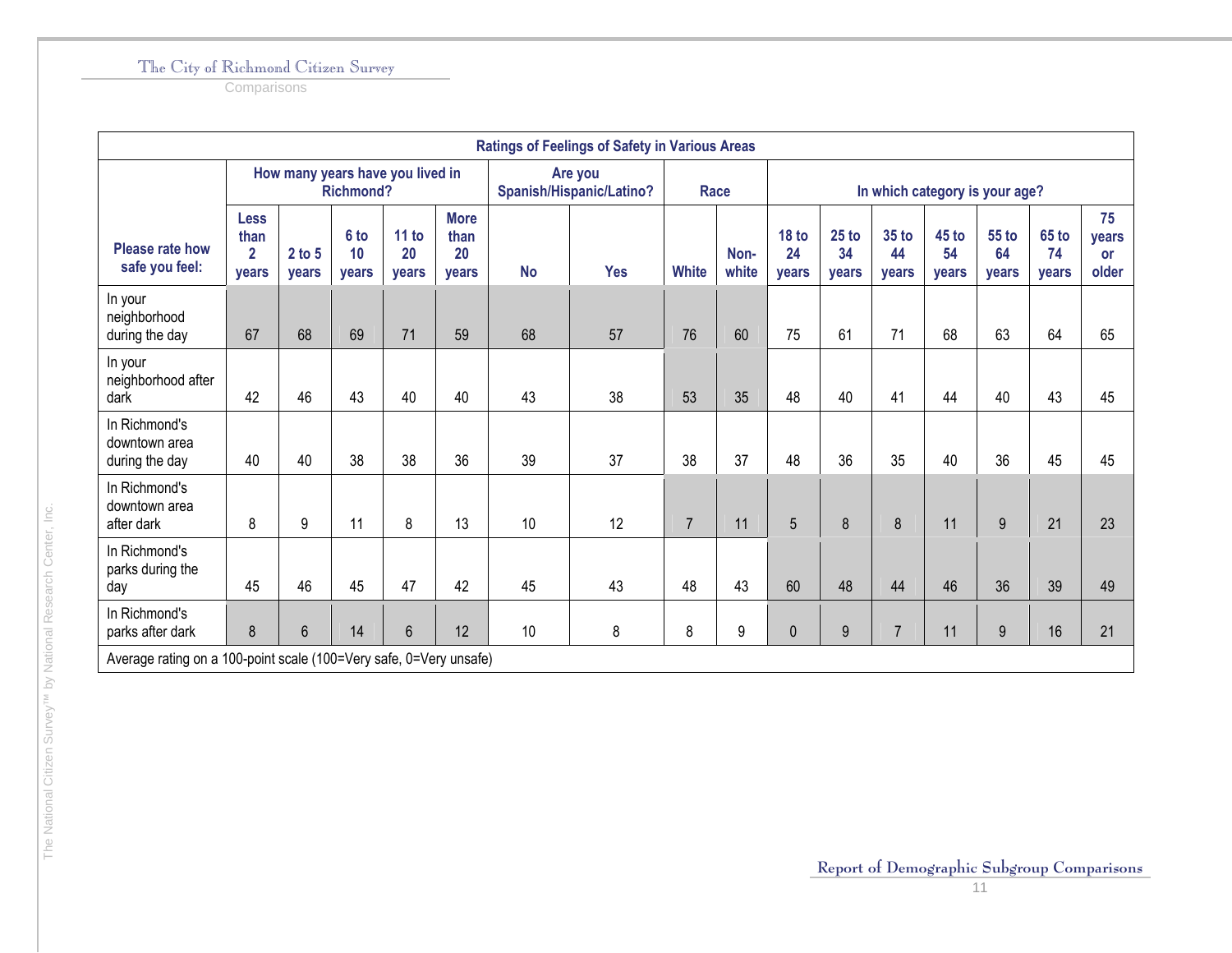**Comparisons** 

|                                                                                                                |                                              |                                  |                     |                      |                                    |           | <b>Crime Victimization and Reporting</b> |              |               |                                 |                                 |                                 |                                 |                        |                      |                            |
|----------------------------------------------------------------------------------------------------------------|----------------------------------------------|----------------------------------|---------------------|----------------------|------------------------------------|-----------|------------------------------------------|--------------|---------------|---------------------------------|---------------------------------|---------------------------------|---------------------------------|------------------------|----------------------|----------------------------|
|                                                                                                                |                                              | How many years have you lived in | <b>Richmond?</b>    |                      |                                    |           | Are you<br>Spanish/Hispanic/Latino?      |              | Race          |                                 |                                 |                                 | In which category is your age?  |                        |                      |                            |
|                                                                                                                | <b>Less</b><br>than<br>$\mathbf{2}$<br>years | $2$ to 5<br>years                | 6 to<br>10<br>years | 11 to<br>20<br>years | <b>More</b><br>than<br>20<br>years | <b>No</b> | <b>Yes</b>                               | <b>White</b> | Non-<br>white | 18 <sub>to</sub><br>24<br>years | 25 <sub>to</sub><br>34<br>years | 35 <sub>to</sub><br>44<br>years | 45 <sub>to</sub><br>54<br>years | $55$ to<br>64<br>years | 65 to<br>74<br>years | 75<br>years<br>or<br>older |
| During the past<br>twelve months,<br>were you or<br>anyone in your<br>household the<br>victim of any<br>crime? | 27%                                          | 30%                              | 29%                 | 31%                  | 30%                                | 26%       | 43%                                      | 29%          | 29%           | 19%                             | 39%                             | 37%                             | 33%                             | 16%                    | 15%                  | 8%                         |
| If yes, was this<br>crime (these<br>crimes) reported<br>to the police?                                         | 68%                                          | 81%                              | 77%                 | 79%                  | 76%                                | 74%       | 82%                                      | 74%          | 77%           | 100%                            | 81%                             | 81%                             | 76%                             | 60%                    | 81%                  | 60%                        |
| Percent of respondents whose households were victims of crime, and who reported the crime                      |                                              |                                  |                     |                      |                                    |           |                                          |              |               |                                 |                                 |                                 |                                 |                        |                      |                            |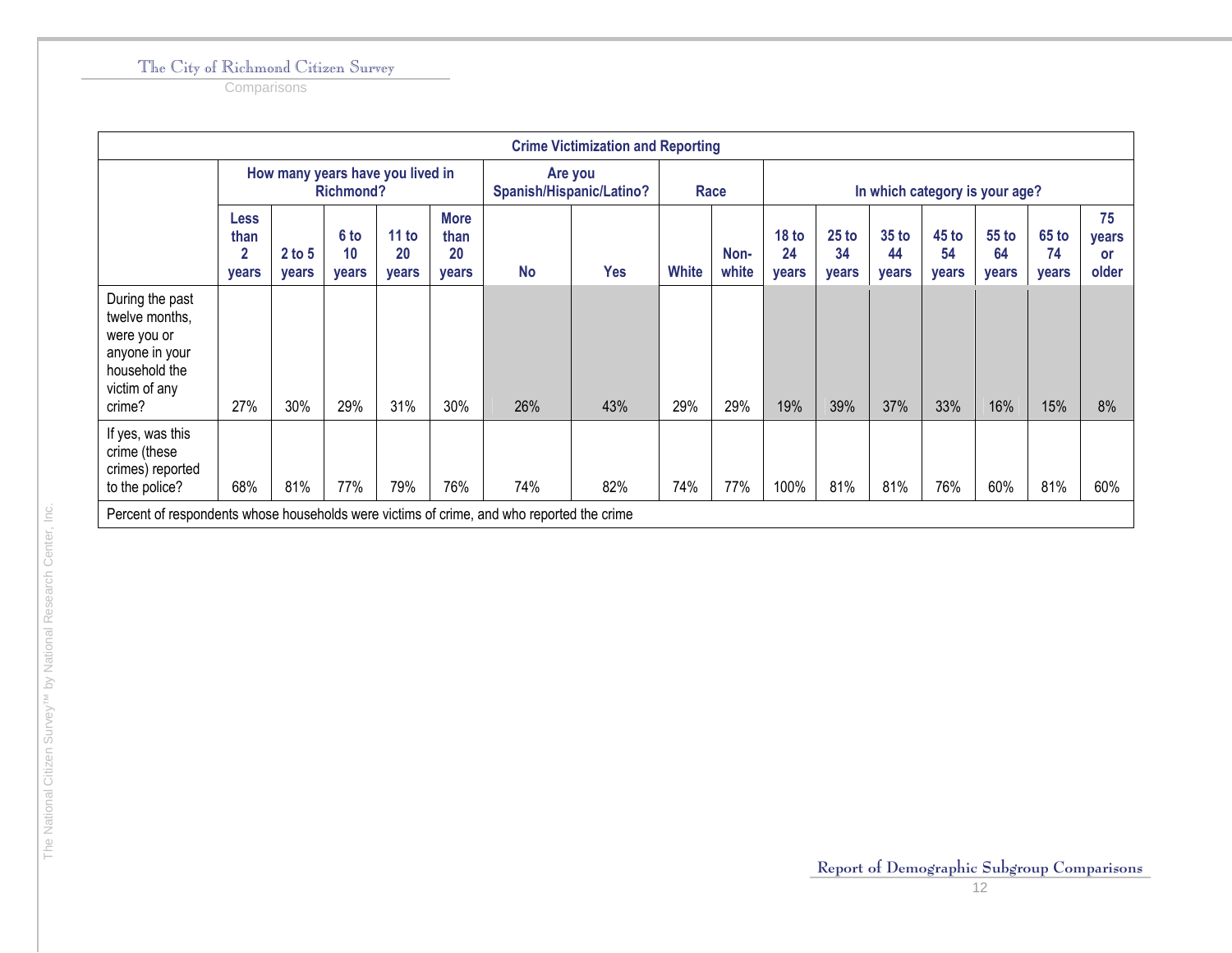**Comparisons** 

The National Citizen Survey™ by National Research Center, Inc.

The National Citizen Survey<sup>TM</sup> by National Research Center, Inc.

|                                                                                                         |                                                |                 |                     |                                  |                                    |           | <b>Use of Community Amenities</b>   |              |               |                                 |                        |                      |                      |                                |                             |                            |
|---------------------------------------------------------------------------------------------------------|------------------------------------------------|-----------------|---------------------|----------------------------------|------------------------------------|-----------|-------------------------------------|--------------|---------------|---------------------------------|------------------------|----------------------|----------------------|--------------------------------|-----------------------------|----------------------------|
| In the last 12 months,<br>about how many times, if                                                      |                                                |                 | <b>Richmond?</b>    | How many years have you lived in |                                    |           | Are you<br>Spanish/Hispanic/Latino? | <b>Race</b>  |               |                                 |                        |                      |                      | In which category is your age? |                             |                            |
| ever, have you or other<br>household members<br>participated in the<br>following activities?            | <b>Less</b><br>than<br>$\overline{2}$<br>years | 2 to 5<br>years | 6 to<br>10<br>years | 11 to<br>20<br>years             | <b>More</b><br>than<br>20<br>years | <b>No</b> | <b>Yes</b>                          | <b>White</b> | Non-<br>white | 18 <sub>to</sub><br>24<br>years | $25$ to<br>34<br>years | 35 to<br>44<br>years | 45 to<br>54<br>years | <b>55 to</b><br>64<br>years    | <b>65 to</b><br>74<br>years | 75<br>years<br>or<br>older |
| Used Richmond public<br>libraries or their services                                                     | 31%                                            | 45%             | 60%                 | 68%                              | 59%                                | 53%       | 59%                                 | 48%          | 60%           | 23%                             | 60%                    | 53%                  | 57%                  | 49%                            | 61%                         | 47%                        |
| <b>Used Richmond recreation</b><br>centers                                                              | 28%                                            | 36%             | 41%                 | 40%                              | 37%                                | 32%       | 52%                                 | 26%          | 42%           | 4%                              | 44%                    | 54%                  | 28%                  | 30%                            | 42%                         | 22%                        |
| Participated in a recreation<br>program or activity                                                     | 16%                                            | 28%             | 28%                 | 31%                              | 32%                                | 27%       | 32%                                 | 21%          | 31%           | 29%                             | 34%                    | 27%                  | 25%                  | 27%                            | 33%                         | 12%                        |
| Visited a Richmond park                                                                                 | 78%                                            | 74%             | 80%                 | 87%                              | 68%                                | 75%       | 79%                                 | 74%          | 77%           | 70%                             | 94%                    | 78%                  | 74%                  | 64%                            | 61%                         | 54%                        |
| Ridden a local bus within<br>Richmond                                                                   | 34%                                            | 48%             | 53%                 | 50%                              | 42%                                | 43%       | 55%                                 | 34%          | 52%           | 39%                             | 60%                    | 42%                  | 40%                  | 37%                            | 56%                         | 16%                        |
| Attended a meeting of local<br>elected officials or other<br>local public meeting                       | 25%                                            | 28%             | 37%                 | 32%                              | 46%                                | 37%       | 30%                                 | 37%          | 34%           | 14%                             | 34%                    | 23%                  | 38%                  | 40%                            | 52%                         | 44%                        |
| Watched a meeting of local<br>elected officials or other<br>local public meeting on<br>cable television | 37%                                            | 49%             | 59%                 | 53%                              | 80%                                | 61%       | 53%                                 | 55%          | 63%           | 48%                             | 50%                    | 59%                  | 58%                  | 69%                            | 75%                         | 69%                        |
| Recycled used paper, cans<br>or bottles from your home                                                  | 81%                                            | 94%             | 99%                 | 98%                              | 91%                                | 93%       | 93%                                 | 97%          | 90%           | 91%                             | 94%                    | 95%                  | 93%                  | 92%                            | 91%                         | 86%                        |
| Volunteered your time to<br>some group/activity in<br>Richmond                                          | 13%                                            | 39%             | 39%                 | 42%                              | 36%                                | 36%       | 30%                                 | 36%          | 36%           | 26%                             | 31%                    | 34%                  | 32%                  | 38%                            | 48%                         | 40%                        |
| Used the Internet to<br>conduct business with<br>Richmond                                               | 25%                                            | 39%             | 50%                 | 36%                              | 23%                                | 33%       | 34%                                 | 37%          | 29%           | 25%                             | 46%                    | 39%                  | 35%                  | 18%                            | 17%                         | 7%                         |
| Accessed City's website                                                                                 | 27%                                            | 47%             | 63%                 | 41%                              | 38%                                | 42%       | 46%                                 | 47%          | 41%           | 38%                             | 53%                    | 53%                  | 46%                  | 31%                            | 22%                         | 6%                         |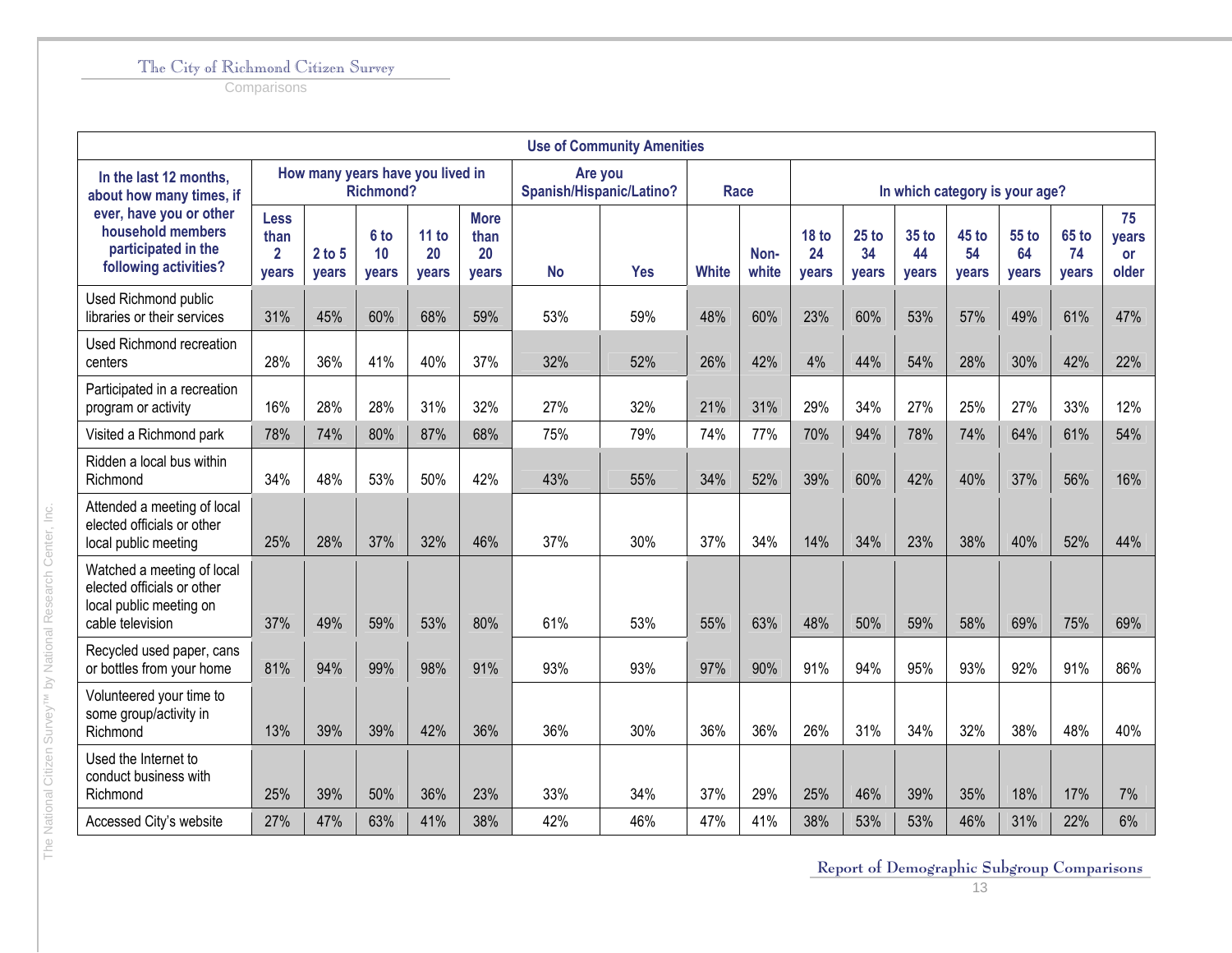**Comparisons** 

|                                                                                              |                                                     |                                  |                            |                             |                                           |           | <b>Use of Community Amenities</b>   |              |               |                                        |                               |                                    |                                        |                             |                             |                            |
|----------------------------------------------------------------------------------------------|-----------------------------------------------------|----------------------------------|----------------------------|-----------------------------|-------------------------------------------|-----------|-------------------------------------|--------------|---------------|----------------------------------------|-------------------------------|------------------------------------|----------------------------------------|-----------------------------|-----------------------------|----------------------------|
| In the last 12 months,<br>about how many times, if                                           |                                                     | How many years have you lived in | <b>Richmond?</b>           |                             |                                           |           | Are you<br>Spanish/Hispanic/Latino? |              | Race          |                                        |                               |                                    | In which category is your age?         |                             |                             |                            |
| ever, have you or other<br>household members<br>participated in the<br>following activities? | <b>Less</b><br>than<br>$\mathbf{2}$<br><b>vears</b> | $2$ to 5<br><b>vears</b>         | 6 to<br>10<br><b>vears</b> | 11 to<br>20<br><b>vears</b> | <b>More</b><br>than<br>20<br><b>vears</b> | <b>No</b> | Yes                                 | <b>White</b> | Non-<br>white | 18 <sub>to</sub><br>24<br><b>vears</b> | $25$ to<br>34<br><b>vears</b> | <b>35 to</b><br>44<br><b>vears</b> | 45 <sub>to</sub><br>54<br><b>vears</b> | 55 to<br>64<br><b>vears</b> | 65 to<br>74<br><b>vears</b> | 75<br>years<br>or<br>older |
| Used COR (citizen request<br>tracking system)                                                | 2%                                                  | 10%                              | 13%                        | 8%                          | 3%                                        | 7%        | 7%                                  | 7%           | 8%            | $0\%$                                  | 8%                            | 8%                                 | 6%                                     | 7%                          | 10%                         | 2%                         |
| Contacted the City for<br>information                                                        | 51%                                                 | 43%                              | 49%                        | 54%                         | 52%                                       | 52%       | 43%                                 | 54%          | 50%           | 13%                                    | 50%                           | 55%                                | 53%                                    | 52%                         | 52%                         | 38%                        |
| Proportion of respondents engaging in activity at least once in last 12 months               |                                                     |                                  |                            |                             |                                           |           |                                     |              |               |                                        |                               |                                    |                                        |                             |                             |                            |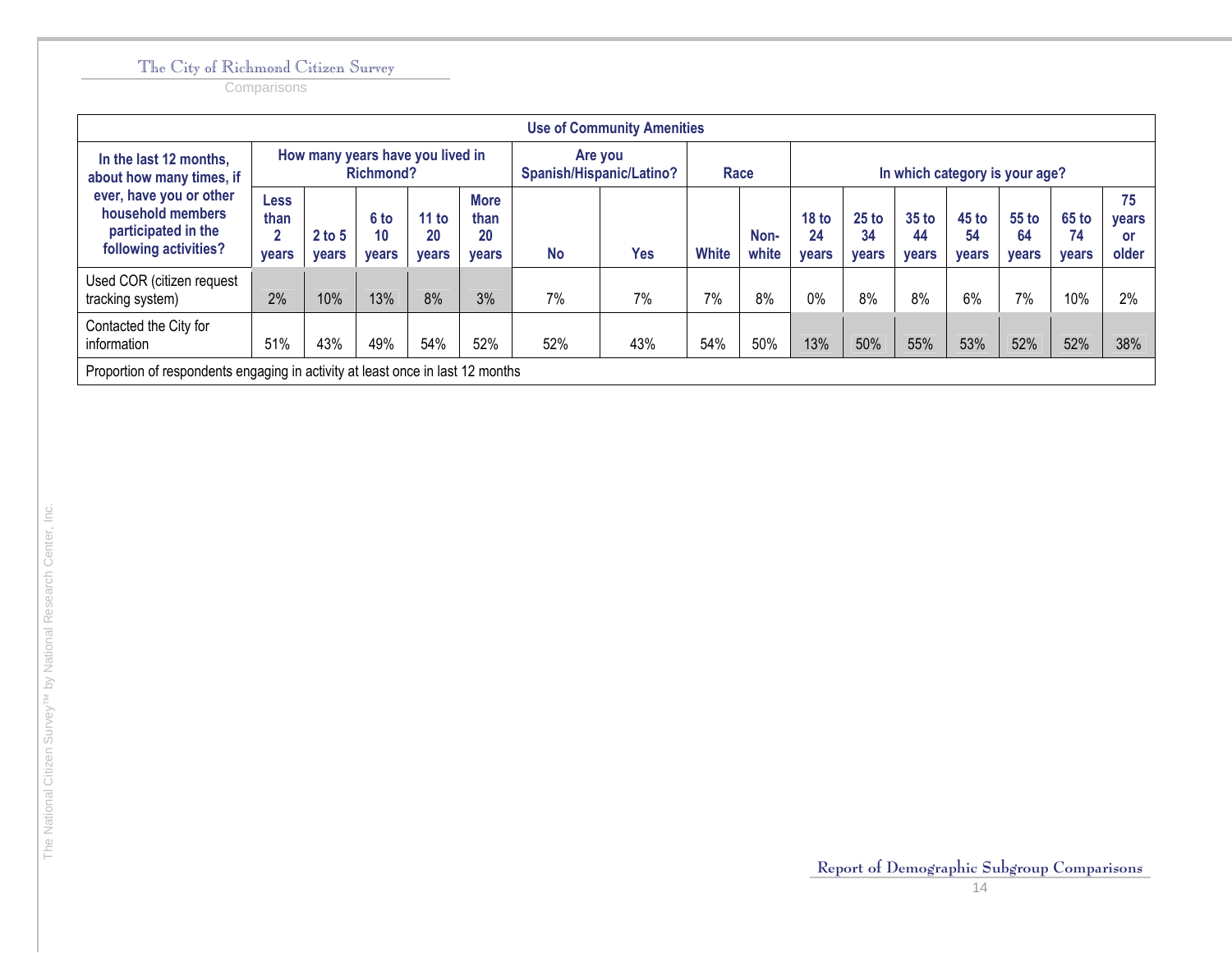**Comparisons** 

|                                                                      |                                                |                                  |                     |                      |                                    |           | <b>Quality of Service Ratings</b>   |       |               |                                 |                      |                                |                      |                      |                      |                                   |
|----------------------------------------------------------------------|------------------------------------------------|----------------------------------|---------------------|----------------------|------------------------------------|-----------|-------------------------------------|-------|---------------|---------------------------------|----------------------|--------------------------------|----------------------|----------------------|----------------------|-----------------------------------|
|                                                                      |                                                | How many years have you lived in | <b>Richmond?</b>    |                      |                                    |           | Are you<br>Spanish/Hispanic/Latino? | Race  |               |                                 |                      | In which category is your age? |                      |                      |                      |                                   |
| How do you rate the quality<br>of each of the following<br>services? | <b>Less</b><br>than<br>$\overline{2}$<br>years | $2$ to $5$<br>years              | 6 to<br>10<br>years | 11 to<br>20<br>years | <b>More</b><br>than<br>20<br>years | <b>No</b> | <b>Yes</b>                          | White | Non-<br>white | 18 <sub>to</sub><br>24<br>years | 25 to<br>34<br>years | 35 to<br>44<br>years           | 45 to<br>54<br>years | 55 to<br>64<br>years | 65 to<br>74<br>years | 75<br>years<br><b>or</b><br>older |
| Police services                                                      | 48                                             | 37                               | 41                  | 41                   | 38                                 | 41        | 37                                  | 43    | 39            | 19                              | 38                   | 35                             | 38                   | 45                   | 49                   | 62                                |
| Fire services                                                        | 62                                             | 61                               | 60                  | 62                   | 63                                 | 62        | 64                                  | 64    | 61            | 44                              | 63                   | 56                             | 64                   | 61                   | 66                   | 69                                |
| Ambulance/emergency<br>medical services                              | 58                                             | 57                               | 54                  | 60                   | 62                                 | 59        | 60                                  | 63    | 58            | 35                              | 60                   | 52                             | 60                   | 60                   | 67                   | 72                                |
| Crime prevention                                                     | 18                                             | 17                               | 18                  | 17                   | 19                                 | 18        | 19                                  | 17    | 18            | $\mathbf 0$                     | 15                   | 14                             | 20                   | 23                   | 18                   | 28                                |
| Fire prevention and education                                        | 40                                             | 43                               | 41                  | 45                   | 46                                 | 43        | 48                                  | 45    | 44            | 17                              | 45                   | 39                             | 47                   | 44                   | 47                   | 55                                |
| Traffic enforcement                                                  | 38                                             | 36                               | 30                  | 45                   | 36                                 | 37        | 38                                  | 36    | 38            | 30                              | 36                   | 30                             | 40                   | 39                   | 40                   | 44                                |
| Garbage collection                                                   | 63                                             | 68                               | 69                  | 60                   | 61                                 | 64        | 64                                  | 67    | 62            | 66                              | 59                   | 64                             | 64                   | 66                   | 65                   | 77                                |
| Recycling                                                            | 59                                             | 69                               | 71                  | 57                   | 61                                 | 63        | 64                                  | 68    | 60            | 59                              | 59                   | 60                             | 66                   | 67                   | 67                   | 74                                |
| Yard waste pick-up                                                   | 60                                             | 64                               | 60                  | 52                   | 51                                 | 56        | 55                                  | 62    | 53            | 63                              | 49                   | 54                             | 59                   | 59                   | 61                   | 68                                |
| Street repair                                                        | 20                                             | 17                               | 10                  | 11                   | 8                                  | 12        | 14                                  | 10    | 14            | 3                               | 13                   | 13                             | 14                   | 8                    | 14                   | 14                                |
| Street cleaning                                                      | 33                                             | 31                               | 23                  | 23                   | 29                                 | 27        | 30                                  | 32    | 26            | 25                              | 24                   | 23                             | 34                   | 29                   | 26                   | 40                                |
| Street lighting                                                      | 38                                             | 28                               | 25                  | 30                   | 27                                 | 29        | 28                                  | 33    | 27            | 22                              | 30                   | 26                             | 31                   | 27                   | 30                   | 38                                |
| Sidewalk maintenance                                                 | 33                                             | 30                               | 23                  | 21                   | 20                                 | 23        | 28                                  | 24    | 25            | 32                              | 26                   | 19                             | 25                   | 24                   | 22                   | 28                                |
| Traffic signal timing                                                | 42                                             | 43                               | 34                  | 45                   | 39                                 | 38        | 48                                  | 41    | 39            | 45                              | 38                   | 43                             | 42                   | 39                   | 39                   | 43                                |
| Amount of public parking                                             | 50                                             | 47                               | 46                  | 44                   | 42                                 | 45        | 48                                  | 51    | 42            | 54                              | 44                   | 46                             | 48                   | 41                   | 39                   | 47                                |
| <b>Bus/transit services</b>                                          | 48                                             | 50                               | 42                  | 49                   | 49                                 | 47        | 50                                  | 47    | 48            | 50                              | 52                   | 43                             | 46                   | 45                   | 54                   | 54                                |
| Storm drainage                                                       | 43                                             | 41                               | 35                  | 43                   | 34                                 | 36        | 46                                  | 39    | 37            | 48                              | 41                   | 38                             | 38                   | 33                   | 34                   | 42                                |
| Drinking water                                                       | 42                                             | 48                               | 51                  | 54                   | 52                                 | 51        | 47                                  | 60    | 44            | 40                              | 44                   | 53                             | 52                   | 48                   | 54                   | 69                                |
| Sewer services                                                       | 42                                             | 45                               | 45                  | 45                   | 44                                 | 45        | 43                                  | 54    | 38            | 58                              | 39                   | 44                             | 47                   | 41                   | 49                   | 57                                |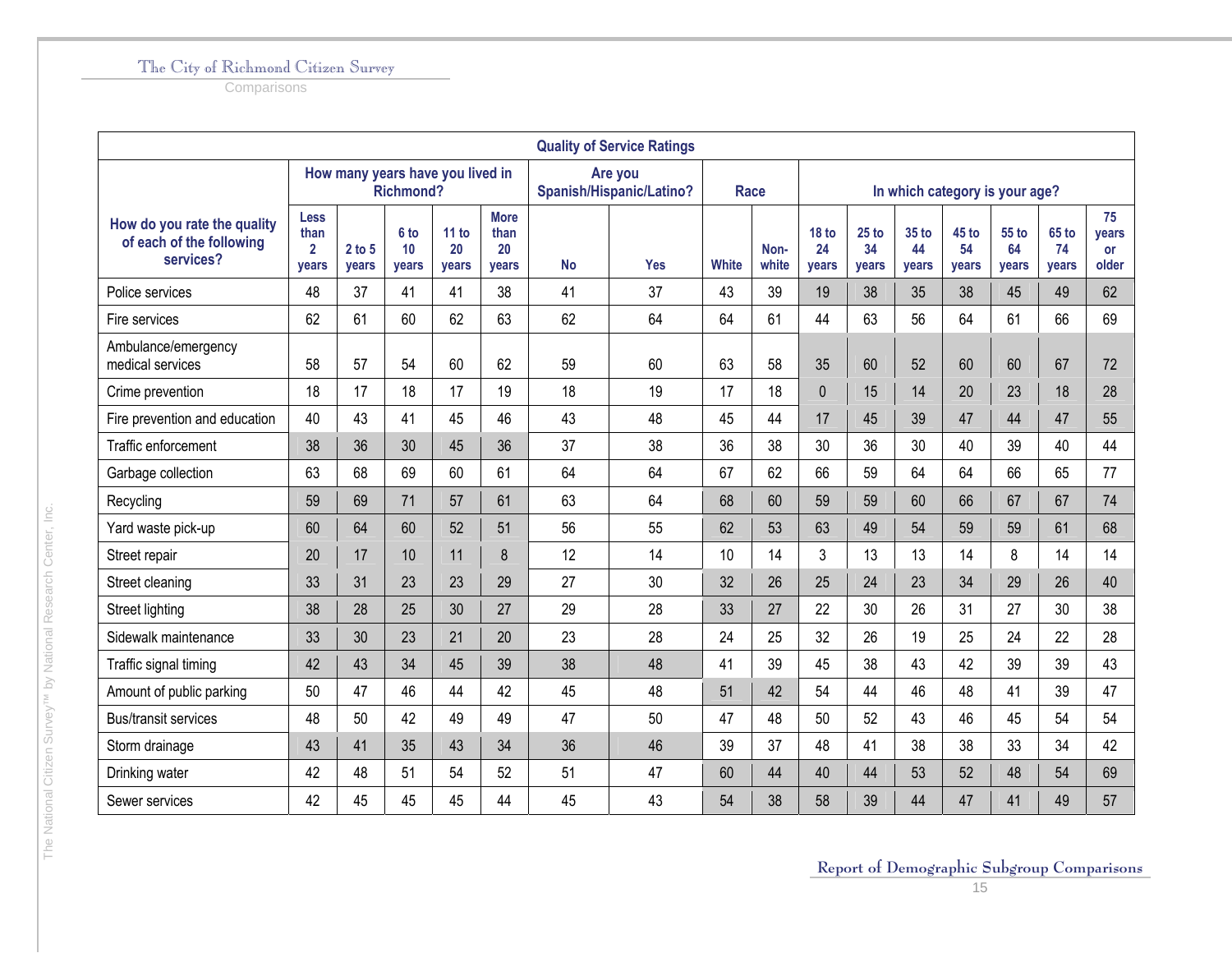**Comparisons** 

|                                                                      |                                              |                 |                     |                                  |                                    |    | <b>Quality of Service Ratings</b>   |              |               |                             |                        |                                |                      |                      |                      |                                   |
|----------------------------------------------------------------------|----------------------------------------------|-----------------|---------------------|----------------------------------|------------------------------------|----|-------------------------------------|--------------|---------------|-----------------------------|------------------------|--------------------------------|----------------------|----------------------|----------------------|-----------------------------------|
|                                                                      |                                              |                 | <b>Richmond?</b>    | How many years have you lived in |                                    |    | Are you<br>Spanish/Hispanic/Latino? |              | <b>Race</b>   |                             |                        | In which category is your age? |                      |                      |                      |                                   |
| How do you rate the quality<br>of each of the following<br>services? | <b>Less</b><br>than<br>$\mathbf{2}$<br>years | 2 to 5<br>years | 6 to<br>10<br>years | 11 to<br>20<br>years             | <b>More</b><br>than<br>20<br>years | No | <b>Yes</b>                          | <b>White</b> | Non-<br>white | <b>18 to</b><br>24<br>years | $25$ to<br>34<br>years | 35 to<br>44<br>years           | 45 to<br>54<br>years | 55 to<br>64<br>years | 65 to<br>74<br>years | 75<br>years<br><b>or</b><br>older |
| City parks                                                           | 42                                           | 34              | 34                  | 38                               | 35                                 | 36 | 35                                  | 37           | 35            | 34                          | 35                     | 30                             | 40                   | 33                   | 38                   | 46                                |
| Recreation programs or<br>classes                                    | 23                                           | 34              | 28                  | 40                               | 31                                 | 31 | 35                                  | 33           | 32            | 12                          | 32                     | 27                             | 38                   | 27                   | 40                   | 42                                |
| Range/variety of recreation<br>programs and classes                  | 34                                           | 26              | 26                  | 34                               | 29                                 | 29 | 32                                  | 31           | 29            | 11                          | 25                     | 30                             | 35                   | 28                   | 41                   | 31                                |
| Recreation centers/facilities                                        | 29                                           | 25              | 28                  | 36                               | 32                                 | 30 | 33                                  | 29           | 31            | 14                          | 29                     | 31                             | 34                   | 28                   | 35                   | 36                                |
| Accessibility of parks                                               | 42                                           | 35              | 41                  | 46                               | 42                                 | 42 | 41                                  | 43           | 40            | 29                          | 41                     | 42                             | 43                   | 40                   | 42                   | 47                                |
| Accessibility of recreation<br>centers/facilities                    | 39                                           | 33              | 31                  | 44                               | 34                                 | 36 | 35                                  | 36           | 36            | 33                          | 37                     | 34                             | 38                   | 33                   | 35                   | 39                                |
| Appearance/maintenance of<br>parks                                   | 34                                           | 29              | 29                  | 36                               | 34                                 | 33 | 32                                  | 33           | 33            | 21                          | 35                     | 28                             | 34                   | 32                   | 31                   | 47                                |
| Appearance of recreation<br>centers/facilities                       | 37                                           | 30              | 23                  | 35                               | 30                                 | 31 | 32                                  | 29           | 32            | 21                          | 32                     | 25                             | 32                   | 30                   | 37                   | 33                                |
| Land use, planning and<br>zoning                                     | 30                                           | 18              | 22                  | 25                               | 20                                 | 21 | 27                                  | 19           | 24            | $\pmb{0}$                   | 26                     | 20                             | 23                   | 22                   | 24                   | 17                                |
| Code enforcement (weeds,<br>abandoned buildings, etc)                | 27                                           | 19              | 14                  | 19                               | 19                                 | 18 | 25                                  | 17           | 20            | 5                           | 24                     | 15                             | 21                   | 17                   | 21                   | 14                                |
| Animal control                                                       | 41                                           | 44              | 29                  | 33                               | 34                                 | 34 | 42                                  | 36           | 35            | 41                          | 37                     | 32                             | 34                   | 37                   | 36                   | 34                                |
| Economic development                                                 | 30                                           | 18              | 19                  | 21                               | 24                                 | 21 | 28                                  | 20           | 23            | $\overline{7}$              | 24                     | 18                             | 21                   | 25                   | 27                   | 29                                |
| <b>Health services</b>                                               | 38                                           | 41              | 36                  | 34                               | 31                                 | 34 | 38                                  | 39           | 33            | 37                          | 40                     | 28                             | 33                   | 37                   | 33                   | 45                                |
| Services to seniors                                                  | 35                                           | 30              | 37                  | 38                               | 33                                 | 34 | 35                                  | 33           | 36            | $6\phantom{1}$              | 36                     | 23                             | 39                   | 33                   | 37                   | 43                                |
| Services to youth                                                    | 26                                           | 19              | 16                  | 28                               | 18                                 | 20 | 24                                  | 16           | 24            | $\mathbf 0$                 | 21                     | 11                             | 24                   | 23                   | 25                   | 36                                |
| Services to low-income people                                        | 30                                           | 23              | 30                  | 31                               | 25                                 | 25 | 36                                  | 22           | 28            | 12                          | 30                     | 20                             | 30                   | 27                   | 26                   | 33                                |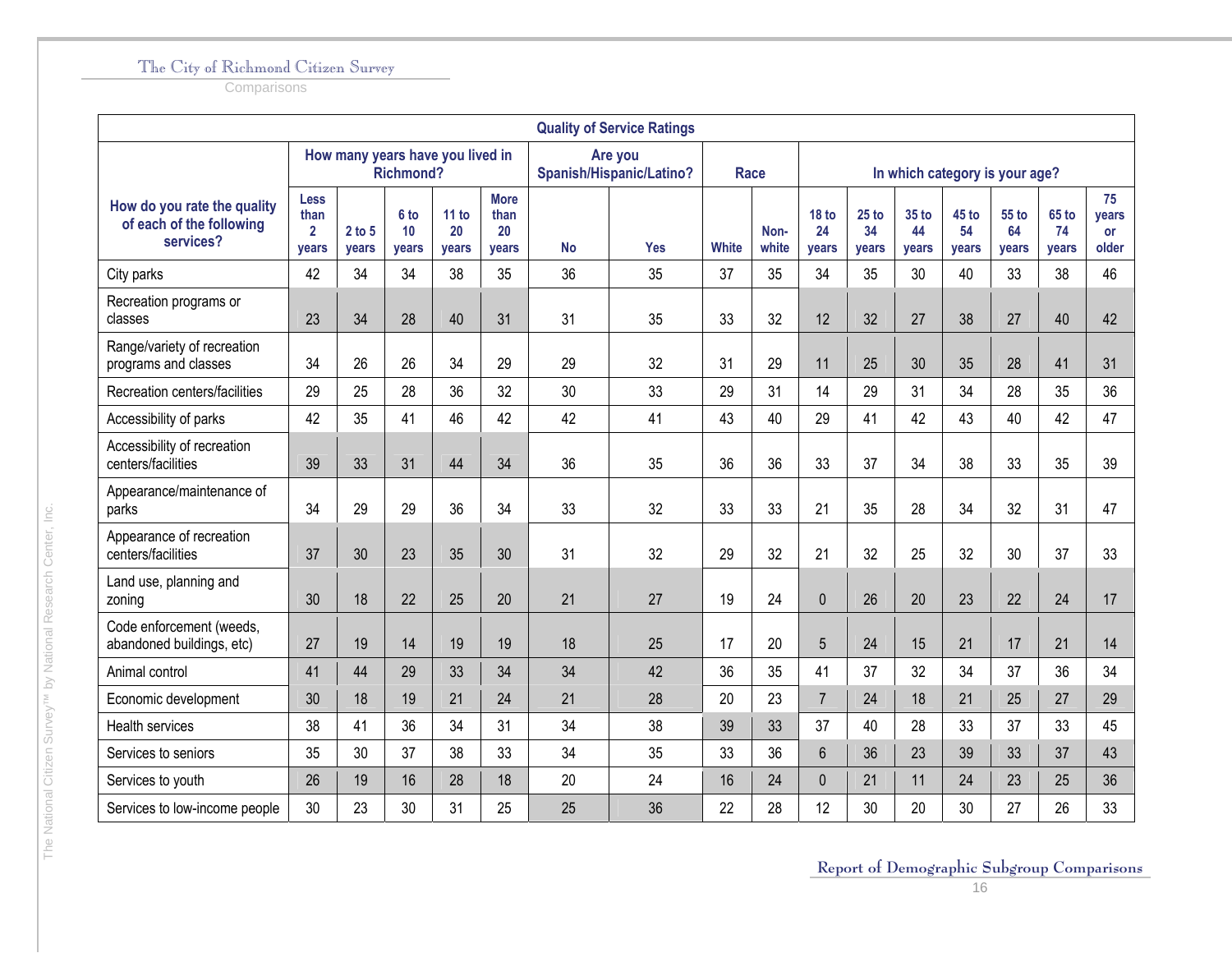|                                                                      |                                                       |                          |                                       |                                  |                                           |           | <b>Quality of Service Ratings</b>   |              |               |                                 |                                 |                             |                                |                      |                      |                                          |
|----------------------------------------------------------------------|-------------------------------------------------------|--------------------------|---------------------------------------|----------------------------------|-------------------------------------------|-----------|-------------------------------------|--------------|---------------|---------------------------------|---------------------------------|-----------------------------|--------------------------------|----------------------|----------------------|------------------------------------------|
|                                                                      |                                                       |                          | <b>Richmond?</b>                      | How many years have you lived in |                                           |           | Are you<br>Spanish/Hispanic/Latino? | Race         |               |                                 |                                 |                             | In which category is your age? |                      |                      |                                          |
| How do you rate the quality<br>of each of the following<br>services? | <b>Less</b><br>than<br>$\overline{2}$<br><b>vears</b> | $2$ to 5<br><b>vears</b> | 6 <sub>to</sub><br>10<br><b>vears</b> | 11 to<br>20<br><b>vears</b>      | <b>More</b><br>than<br>20<br><b>vears</b> | <b>No</b> | <b>Yes</b>                          | <b>White</b> | Non-<br>white | 18 <sub>to</sub><br>24<br>vears | 25 <sub>to</sub><br>34<br>vears | 35 to<br>44<br><b>vears</b> | 45 to<br>54<br>vears           | 55 to<br>64<br>vears | 65 to<br>74<br>years | 75<br><b>vears</b><br><b>or</b><br>older |
| Public library services                                              | 35                                                    | 38                       | 44                                    | 40                               | 40                                        | 38        | 47                                  | 36           | 42            | 45                              | 42                              | 36                          | 42                             | 35                   | 35                   | 53                                       |
| Variety of library materials                                         | 41                                                    | 36                       | 45                                    | 40                               | 40                                        | 39        | 48                                  | 38           | 41            | 25                              | 45                              | 37                          | 42                             | 37                   | 39                   | 44                                       |
| Public information services                                          | 30                                                    | 33                       | 35                                    | 32                               | 30                                        | 30        | 39                                  | 30           | 33            | 5                               | 31                              | 31                          | 32                             | 37                   | 32                   | 38                                       |
| Public schools                                                       | 23                                                    | 20                       | 14                                    | 21                               | 18                                        | 17        | 27                                  | 14           | 21            | 9                               | 18                              | 14                          | 19                             | 22                   | 23                   | 31                                       |
| Cable television                                                     | 50                                                    | 53                       | 40                                    | 46                               | 33                                        | 41        | 47                                  | 47           | 39            | 46                              | 52                              | 38                          | 43                             | 36                   | 33                   | 45                                       |
| City of Richmond sponsored<br>events                                 | 29                                                    | 31                       | 31                                    | 37                               | 26                                        | 30        | 30                                  | 35           | 29            | 21                              | 28                              | 27                          | 34                             | 26                   | 31                   | 40                                       |
| City's geographical<br>information system (GIS)                      | 39                                                    | 26                       | 33                                    | 41                               | 32                                        | 31        | 38                                  | 32           | 33            | 33                              | 35                              | 40                          | 30                             | 32                   | 31                   | 33                                       |
| City maintained trees                                                | 36                                                    | 36                       | 34                                    | 37                               | 30                                        | 32        | 40                                  | 35           | 32            | 21                              | 42                              | 31                          | 33                             | 32                   | 27                   | 35                                       |
| Public landscaping/street<br>medians                                 | 32                                                    | 32                       | 25                                    | 28                               | 29                                        | 27        | 35                                  | 27           | 30            | 19                              | 32                              | 29                          | 28                             | 28                   | 26                   | 33                                       |
| City-sponsored job training<br>programs                              | 26                                                    | 23                       | 26                                    | 26                               | 20                                        | 20        | 35                                  | 25           | 22            | 9                               | 32                              | 18                          | 18                             | 23                   | 25                   | 25                                       |
| Average rating on a 100-point scale (100=Excellent, 0=Poor)          |                                                       |                          |                                       |                                  |                                           |           |                                     |              |               |                                 |                                 |                             |                                |                      |                      |                                          |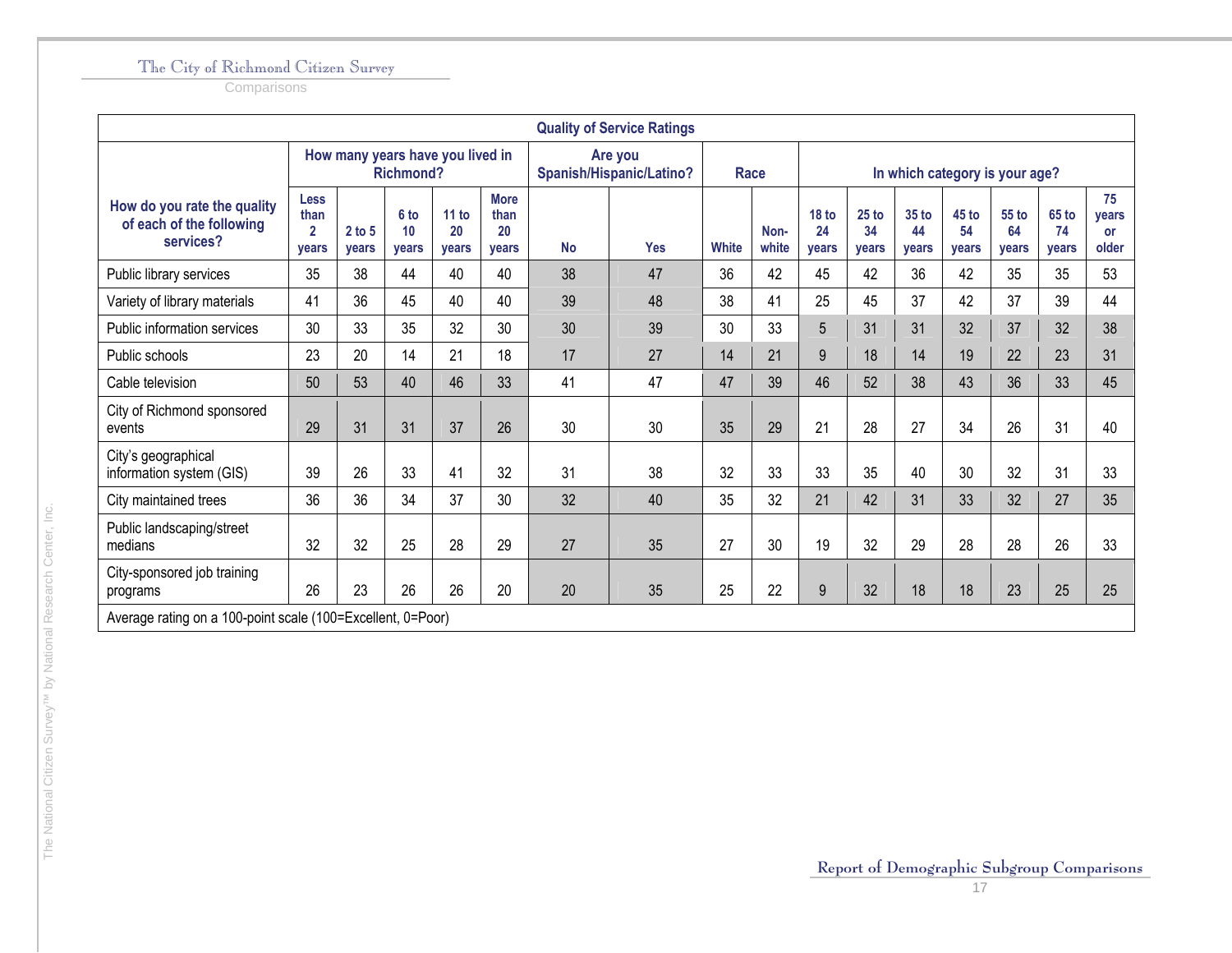|                                                                                 |                            |                                  |                     |                      |                                    |           | <b>Ratings of Various Levels of Government</b> |              |               |                             |                                 |                      |                                 |                      |                             |                                   |
|---------------------------------------------------------------------------------|----------------------------|----------------------------------|---------------------|----------------------|------------------------------------|-----------|------------------------------------------------|--------------|---------------|-----------------------------|---------------------------------|----------------------|---------------------------------|----------------------|-----------------------------|-----------------------------------|
|                                                                                 |                            | How many years have you lived in | <b>Richmond?</b>    |                      |                                    |           | Are you<br>Spanish/Hispanic/Latino?            |              | Race          |                             |                                 |                      | In which category is your age?  |                      |                             |                                   |
| <b>Overall, how would</b><br>you rate the quality<br>of services<br>provided by | Less<br>than<br>2<br>years | $2$ to 5<br>years                | 6 to<br>10<br>years | 11 to<br>20<br>years | <b>More</b><br>than<br>20<br>years | <b>No</b> | <b>Yes</b>                                     | <b>White</b> | Non-<br>white | <b>18 to</b><br>24<br>years | 25 <sub>to</sub><br>34<br>years | 35 to<br>44<br>years | 45 <sub>to</sub><br>54<br>years | 55 to<br>64<br>years | <b>65 to</b><br>74<br>years | 75<br>years<br><b>or</b><br>older |
| The City of<br>Richmond                                                         | 36                         | 27                               | 26                  | 31                   | 25                                 | 28        | 30                                             | 28           | 28            | 13                          | 34                              | 25                   | 25                              | 27                   | 37                          | 30                                |
| The Federal<br>Government                                                       | 33                         | 25                               | 27                  | 26                   | 23                                 | 25        | 30                                             | 25           | 26            | 33                          | 23                              | 26                   | 27                              | 22                   | 37                          | 30                                |
| The State<br>Government                                                         | 36                         | 26                               | 29                  | 28                   | 23                                 | 27        | 27                                             | 29           | 25            | 26                          | 27                              | 23                   | 29                              | 20                   | 41                          | 32                                |
| Average rating on a 100-point scale (100=Excellent, 0=Poor)                     |                            |                                  |                     |                      |                                    |           |                                                |              |               |                             |                                 |                      |                                 |                      |                             |                                   |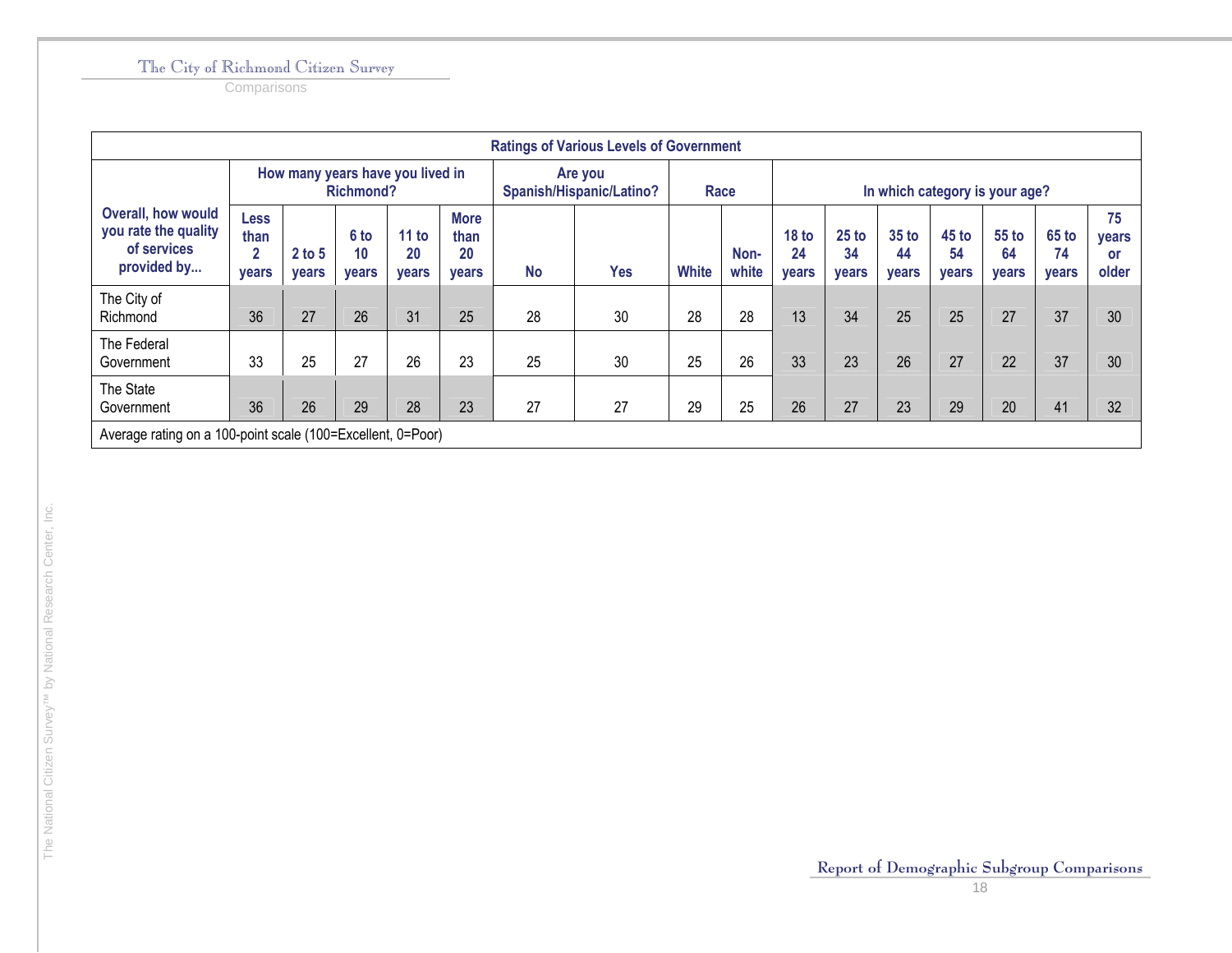**Comparisons** 

|                                                                                                                                      |                                              |                   |                                  |                                  |                                    |           | <b>Proportion of Population Having Contact with City Employees</b> |              |               |                                 |                        |                                 |                                |                        |                      |                            |
|--------------------------------------------------------------------------------------------------------------------------------------|----------------------------------------------|-------------------|----------------------------------|----------------------------------|------------------------------------|-----------|--------------------------------------------------------------------|--------------|---------------|---------------------------------|------------------------|---------------------------------|--------------------------------|------------------------|----------------------|----------------------------|
|                                                                                                                                      |                                              |                   | Richmond?                        | How many years have you lived in |                                    |           | Are you<br>Spanish/Hispanic/Latino?                                | Race         |               |                                 |                        |                                 | In which category is your age? |                        |                      |                            |
|                                                                                                                                      | <b>Less</b><br>than<br>$\mathbf{2}$<br>years | $2$ to 5<br>years | 6 to<br>10 <sup>°</sup><br>years | 11 to<br>20<br>years             | <b>More</b><br>than<br>20<br>years | <b>No</b> | <b>Yes</b>                                                         | <b>White</b> | Non-<br>white | 18 <sub>to</sub><br>24<br>years | $25$ to<br>34<br>years | 35 <sub>to</sub><br>44<br>years | $45$ to<br>54<br>years         | $55$ to<br>64<br>years | 65 to<br>74<br>years | 75<br>years<br>or<br>older |
| Have you had any<br>in-person or<br>phone contact<br>with an employee<br>of the City of<br>Richmond within<br>the last 12<br>months? | 33%                                          | 43%               | 51%                              | 50%                              | 53%                                | 49%       | 42%                                                                | 53%          | 45%           | 44%                             | 41%                    | 60%                             | 57%                            | 39%                    | 37%                  | 36%                        |
| Percent of respondents who reported contact with a City employee in the last 12 months                                               |                                              |                   |                                  |                                  |                                    |           |                                                                    |              |               |                                 |                        |                                 |                                |                        |                      |                            |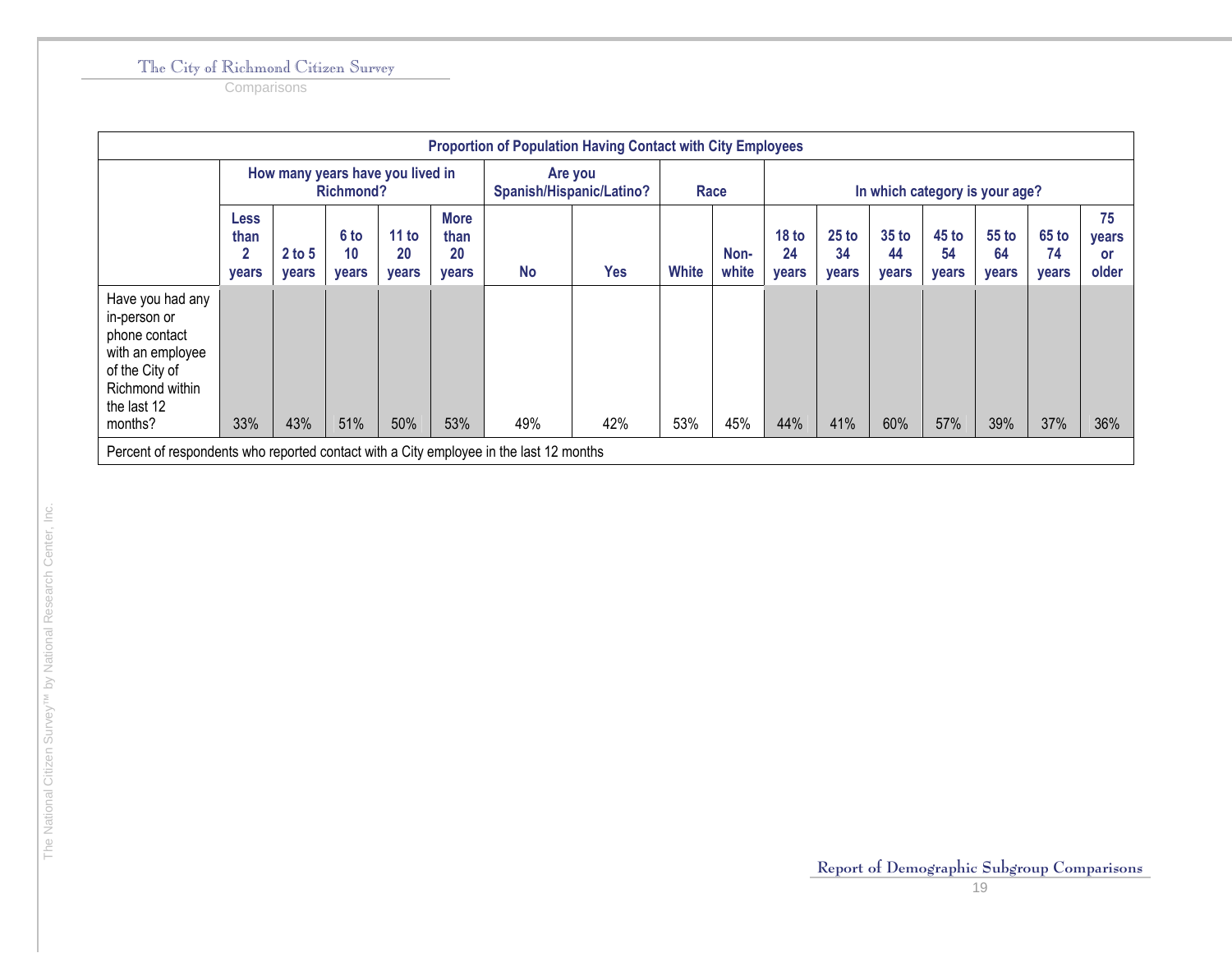|                                                                                |                                                       |                          |                            |                                  |                                           |           | <b>Ratings of Contact with City Employees</b> |              |               |                                 |                               |                             |                                    |                      |                             |                            |
|--------------------------------------------------------------------------------|-------------------------------------------------------|--------------------------|----------------------------|----------------------------------|-------------------------------------------|-----------|-----------------------------------------------|--------------|---------------|---------------------------------|-------------------------------|-----------------------------|------------------------------------|----------------------|-----------------------------|----------------------------|
| What was your<br>impression of                                                 |                                                       |                          | <b>Richmond?</b>           | How many years have you lived in |                                           |           | Are you<br>Spanish/Hispanic/Latino?           |              | Race          |                                 |                               |                             | In which category is your age?     |                      |                             |                            |
| employees of the<br><b>City of Richmond in</b><br>your most recent<br>contact? | <b>Less</b><br>than<br>$\overline{2}$<br><b>vears</b> | $2$ to 5<br><b>vears</b> | 6 to<br>10<br><b>vears</b> | 11 to<br>20<br><b>vears</b>      | <b>More</b><br>than<br>20<br><b>vears</b> | <b>No</b> | Yes                                           | <b>White</b> | Non-<br>white | 18 <sub>to</sub><br>24<br>vears | $25$ to<br>34<br><b>vears</b> | 35 to<br>44<br><b>vears</b> | <b>45 to</b><br>54<br><b>vears</b> | 55 to<br>64<br>vears | 65 to<br>74<br><b>vears</b> | 75<br>years<br>or<br>older |
| Knowledge                                                                      | 61                                                    | 58                       | 54                         | 48                               | 51                                        | 54        | 51                                            | 59           | 49            | 33                              | 48                            | 56                          | 57                                 | 54                   | 57                          | 64                         |
| Responsiveness                                                                 | 66                                                    | 56                       | 47                         | 44                               | 41                                        | 48        | 50                                            | 57           | 42            | 23                              | 45                            | 53                          | 48                                 | 50                   | 52                          | 58                         |
| Courtesy                                                                       | 65                                                    | 58                       | 60                         | 53                               | 51                                        | 56        | 56                                            | 65           | 50            | 23                              | 51                            | 61                          | 59                                 | 55                   | 58                          | 64                         |
| Overall Impression                                                             | 68                                                    | 56                       | 53                         | 46                               | 45                                        | 51        | 52                                            | 60           | 45            | 23                              | 49                            | 53                          | 53                                 | 51                   | 56                          | 60                         |
| Average rating on a 100-point scale (100=Excellent, 0=Poor)                    |                                                       |                          |                            |                                  |                                           |           |                                               |              |               |                                 |                               |                             |                                    |                      |                             |                            |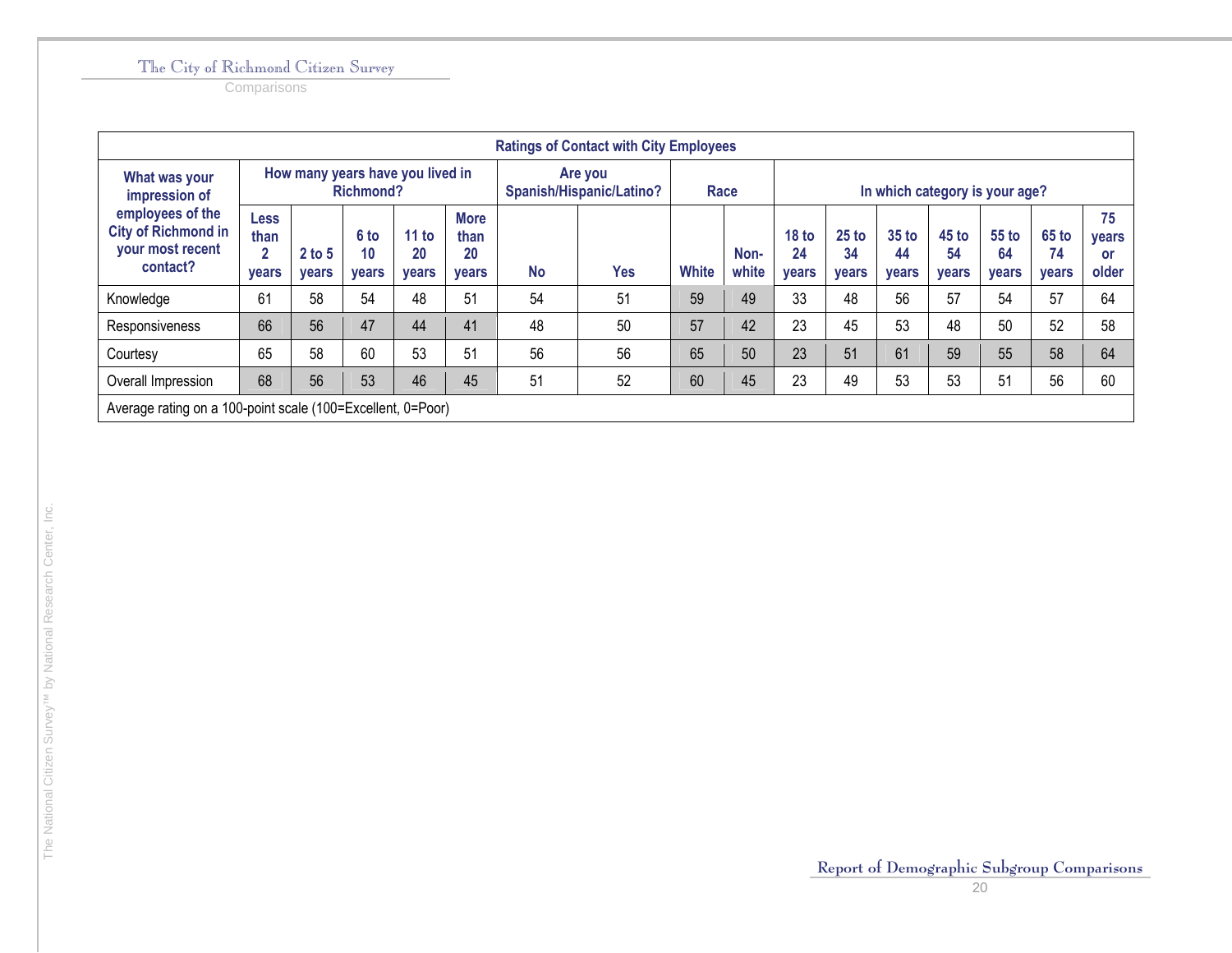**Comparisons** 

|                                                                                         |                                                |                     |                     |                                  |                                    |           | <b>Ratings of Public Trust</b>             |              |               |                                 |                        |                                 |                      |                                |                             |                                   |
|-----------------------------------------------------------------------------------------|------------------------------------------------|---------------------|---------------------|----------------------------------|------------------------------------|-----------|--------------------------------------------|--------------|---------------|---------------------------------|------------------------|---------------------------------|----------------------|--------------------------------|-----------------------------|-----------------------------------|
|                                                                                         |                                                |                     | <b>Richmond?</b>    | How many years have you lived in |                                    |           | Are you<br><b>Spanish/Hispanic/Latino?</b> |              | Race          |                                 |                        |                                 |                      | In which category is your age? |                             |                                   |
| Please rate the<br>following<br>statements:                                             | <b>Less</b><br>than<br>$\overline{2}$<br>years | $2$ to $5$<br>years | 6 to<br>10<br>years | 11 to<br>20<br>years             | <b>More</b><br>than<br>20<br>vears | <b>No</b> | <b>Yes</b>                                 | <b>White</b> | Non-<br>white | 18 <sub>to</sub><br>24<br>years | $25$ to<br>34<br>years | 35 <sub>to</sub><br>44<br>years | 45 to<br>54<br>years | <b>55 to</b><br>64<br>years    | <b>65 to</b><br>74<br>years | 75<br>vears<br><b>or</b><br>older |
| I receive good<br>value for the City<br>of Richmond taxes<br>I pay                      | 39                                             | 37                  | 33                  | 35                               | 31                                 | 34        | 39                                         | 40           | 31            | 35                              | 31                     | 30                              | 37                   | 32                             | 42                          | 52                                |
| I am pleased with<br>the overall<br>direction that the<br>City of Richmond<br>is taking | 52                                             | 37                  | 41                  | 41                               | 35                                 | 38        | 44                                         | 42           | 38            | 23                              | 47                     | 35                              | 37                   | 37                             | 40                          | 48                                |
| The City of<br>Richmond<br>government<br>welcomes citizen<br>involvement                | 60                                             | 54                  | 49                  | 57                               | 47                                 | 53        | 51                                         | 57           | 50            | 47                              | 57                     | 49                              | 51                   | 50                             | 53                          | 58                                |
| The City of<br>Richmond<br>government listens<br>to citizens                            | 53                                             | 40                  | 42                  | 44                               | 34                                 | 40        | 41                                         | 44           | 39            | 25                              | 44                     | 36                              | 41                   | 38                             | 43                          | 47                                |
| Average rating on a 100-point scale (100=Strongly agree, 0=Strongly disagree)           |                                                |                     |                     |                                  |                                    |           |                                            |              |               |                                 |                        |                                 |                      |                                |                             |                                   |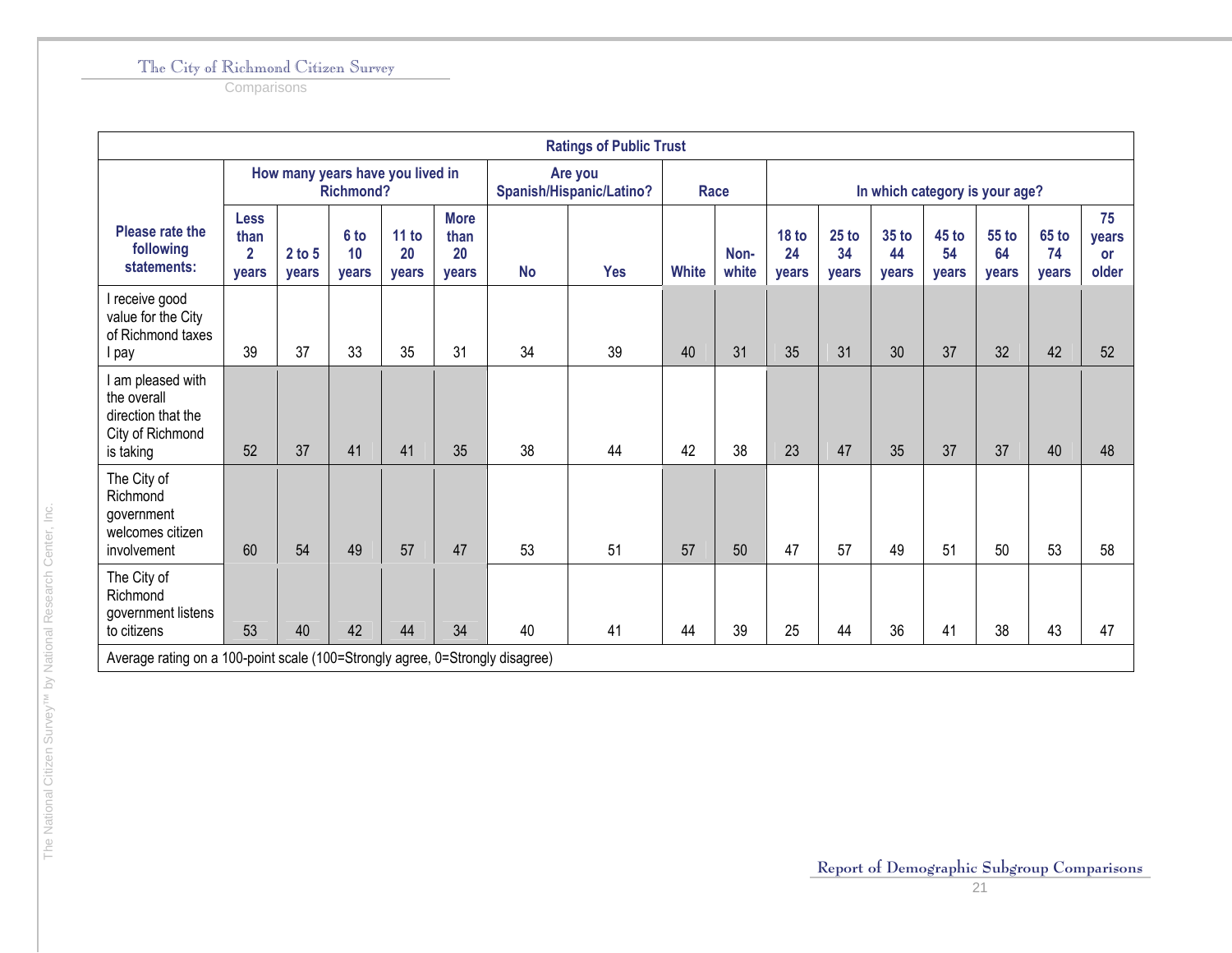|                                                                                                            |                                              |                   |                     |                                  |                                           |           | <b>Perceptions of the Economy</b>   |              |               |                                 |                               |                                 |                               |                                |                               |                                   |
|------------------------------------------------------------------------------------------------------------|----------------------------------------------|-------------------|---------------------|----------------------------------|-------------------------------------------|-----------|-------------------------------------|--------------|---------------|---------------------------------|-------------------------------|---------------------------------|-------------------------------|--------------------------------|-------------------------------|-----------------------------------|
| What impact, if any,<br>do you think the                                                                   |                                              |                   | <b>Richmond?</b>    | How many years have you lived in |                                           |           | Are you<br>Spanish/Hispanic/Latino? |              | Race          |                                 |                               |                                 |                               | In which category is your age? |                               |                                   |
| economy will have on<br>your family income in<br>the next 6 months?<br>Do you think the<br>impact will be: | <b>Less</b><br>than<br>$\mathbf{2}$<br>years | $2$ to 5<br>years | 6 to<br>10<br>years | 11 to<br>20<br><b>vears</b>      | <b>More</b><br>than<br>20<br><b>vears</b> | <b>No</b> | Yes                                 | <b>White</b> | Non-<br>white | 18 <sub>to</sub><br>24<br>years | $25$ to<br>34<br><b>vears</b> | 35 <sub>to</sub><br>44<br>years | $45$ to<br>54<br><b>vears</b> | 55 to<br>64<br>years           | $65$ to<br>74<br><b>vears</b> | 75<br>years<br><b>or</b><br>older |
| Very positive                                                                                              | 0%                                           | 1%                | 6%                  | 3%                               | 2%                                        | 2%        | 2%                                  | 2%           | 3%            | 0%                              | 2%                            | 4%                              | 3%                            | 2%                             | 2%                            | 4%                                |
| Somewhat positive                                                                                          | 13%                                          | 15%               | 23%                 | 11%                              | 11%                                       | 12%       | 22%                                 | 16%          | 11%           | 33%                             | 13%                           | 17%                             | 14%                           | 7%                             | 14%                           | 13%                               |
| Neutral                                                                                                    | 64%                                          | 41%               | 40%                 | 59%                              | 48%                                       | 51%       | 48%                                 | 46%          | 53%           | 24%                             | 58%                           | 51%                             | 54%                           | 41%                            | 40%                           | 46%                               |
| Somewhat negative                                                                                          | 12%                                          | 38%               | 28%                 | 25%                              | 26%                                       | 27%       | 23%                                 | 29%          | 25%           | 29%                             | 26%                           | 23%                             | 22%                           | 35%                            | 28%                           | 28%                               |
| Very negative                                                                                              | 12%                                          | 4%                | 4%                  | 2%                               | 13%                                       | 8%        | 4%                                  | 7%           | 8%            | 14%                             | 1%                            | 5%                              | 8%                            | 15%                            | 15%                           | 10%                               |
| Total                                                                                                      | 100%                                         | 100%              | 100%                | 100%                             | 100%                                      | 100%      | 100%                                | 100%         | 100%          | 100%                            | 100%                          | 100%                            | 100%                          | 100%                           | 100%                          | 100%                              |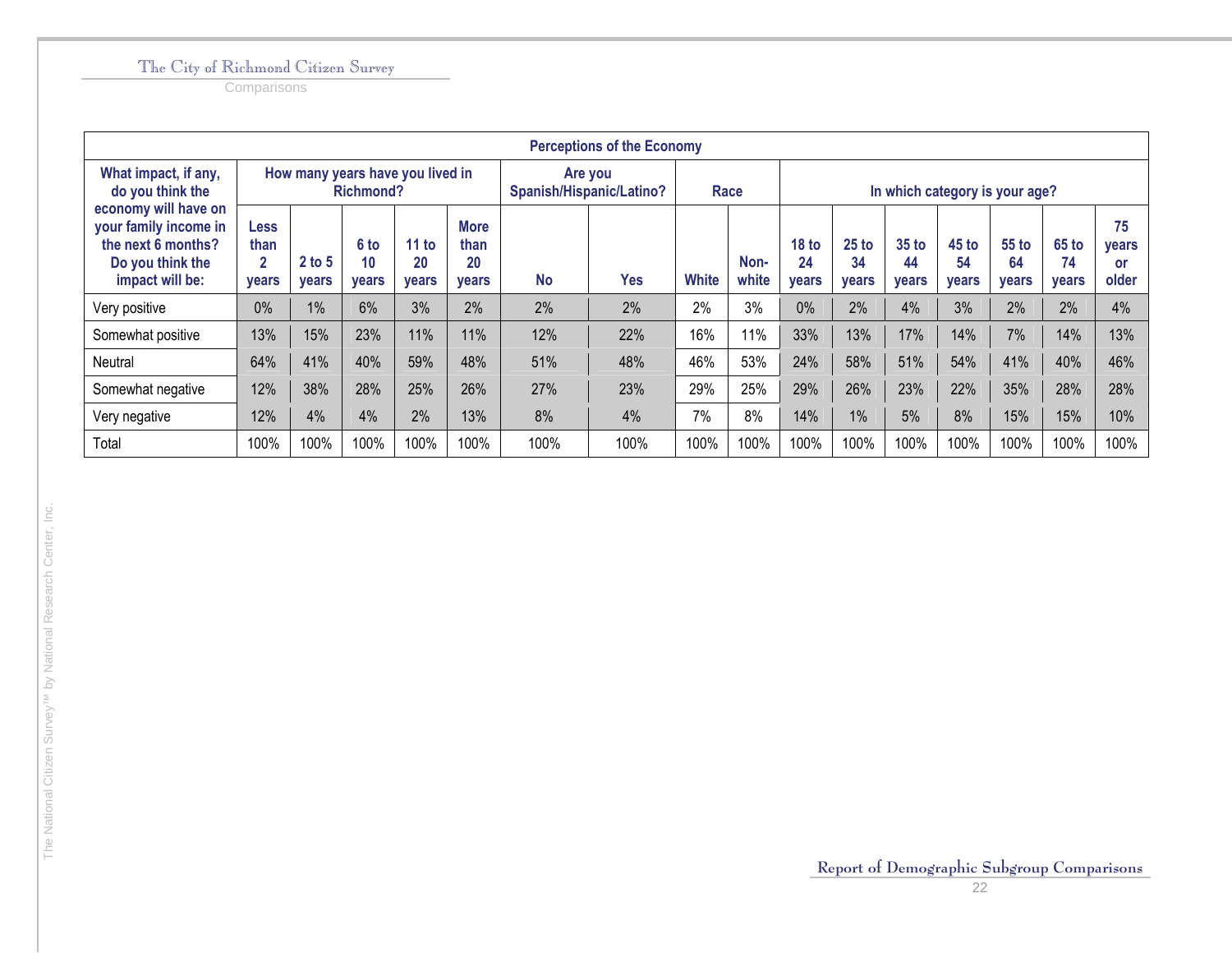**Comparisons** 

| <b>Importance of Issues for the City to Address</b>                                                      |                                                      |                            |                            |                             |                                    |                                     |            |              |               |                                |                               |                             |                      |                             |                             |                                   |
|----------------------------------------------------------------------------------------------------------|------------------------------------------------------|----------------------------|----------------------------|-----------------------------|------------------------------------|-------------------------------------|------------|--------------|---------------|--------------------------------|-------------------------------|-----------------------------|----------------------|-----------------------------|-----------------------------|-----------------------------------|
|                                                                                                          | How many years have you lived in<br><b>Richmond?</b> |                            |                            |                             |                                    | Are you<br>Spanish/Hispanic/Latino? |            | Race         |               | In which category is your age? |                               |                             |                      |                             |                             |                                   |
| How important, if at all,<br>are the following issues<br>for the City to address?                        | <b>Less</b><br>than<br>$\overline{2}$<br>vears       | $2$ to $5$<br><b>vears</b> | 6 to<br>10<br><b>vears</b> | 11 to<br>20<br><b>vears</b> | <b>More</b><br>than<br>20<br>years | <b>No</b>                           | <b>Yes</b> | <b>White</b> | Non-<br>white | <b>18 to</b><br>24<br>vears    | $25$ to<br>34<br><b>vears</b> | 35 to<br>44<br><b>vears</b> | 45 to<br>54<br>years | 55 to<br>64<br><b>vears</b> | 65 to<br>74<br><b>vears</b> | 75<br>years<br><b>or</b><br>older |
| Improving traffic flow and<br>pedestrian safety                                                          | 47%                                                  | 47%                        | 51%                        | 63%                         | 58%                                | 51%                                 | 63%        | 42%          | 63%           | 31%                            | 55%                           | 46%                         | 53%                  | 61%                         | 54%                         | 75%                               |
| Preserving historic<br>buildings and completing<br>the Rosie the Riveter WWII<br>National Homefront Park | 39%                                                  | 38%                        | 42%                        | 36%                         | 41%                                | 38%                                 | 48%        | 40%          | 42%           | 13%                            | 42%                           | 37%                         | 40%                  | 40%                         | 48%                         | 44%                               |
| Improving Richmond<br>Parkway                                                                            | 47%                                                  | 48%                        | 39%                        | 39%                         | 47%                                | 42%                                 | 54%        | 36%          | 50%           | 59%                            | 48%                           | 36%                         | 38%                  | 49%                         | 57%                         | 44%                               |
| Improving current park<br>conditions and providing<br>more parks and open<br>space                       | 67%                                                  | 65%                        | 68%                        | 57%                         | 60%                                | 58%                                 | 82%        | 55%          | 67%           | 86%                            | 69%                           | 54%                         | 68%                  | 56%                         | 61%                         | 46%                               |
| Developing more affordable<br>housing                                                                    | 85%                                                  | 60%                        | 61%                        | 59%                         | 67%                                | 66%                                 | 67%        | 50%          | 76%           | 75%                            | 68%                           | 61%                         | 63%                  | 68%                         | 73%                         | 60%                               |
| Increasing paratransit<br>service                                                                        | 57%                                                  | 45%                        | 51%                        | 33%                         | 48%                                | 46%                                 | 52%        | 30%          | 58%           | 30%                            | 47%                           | 45%                         | 42%                  | 49%                         | 59%                         | 59%                               |
| Displaying more public art                                                                               | 28%                                                  | 36%                        | 34%                        | 30%                         | 29%                                | 30%                                 | 37%        | 23%          | 38%           | 38%                            | 28%                           | 34%                         | 32%                  | 29%                         | 39%                         | 36%                               |
| Improving street pavement<br>conditions                                                                  | 78%                                                  | 84%                        | 86%                        | 90%                         | 90%                                | 84%                                 | 94%        | 78%          | 91%           | 100%                           | 81%                           | 83%                         | 88%                  | 90%                         | 88%                         | 91%                               |
| Increasing street lighting                                                                               | 65%                                                  | 76%                        | 84%                        | 81%                         | 79%                                | 75%                                 | 88%        | 64%          | 85%           | 68%                            | 79%                           | 76%                         | 78%                  | 80%                         | 73%                         | 75%                               |
| <b>Expanding small business</b><br>development programs                                                  | 65%                                                  | 68%                        | 68%                        | 75%                         | 52%                                | 63%                                 | 63%        | 60%          | 68%           | 35%                            | 76%                           | 65%                         | 63%                  | 56%                         | 57%                         | 55%                               |
| Building a new library<br>facility and opening library<br>branches                                       | 69%                                                  | 73%                        | 67%                        | 58%                         | 55%                                | 58%                                 | 81%        | 49%          | 71%           | 74%                            | 69%                           | 61%                         | 61%                  | 57%                         | 69%                         | 53%                               |